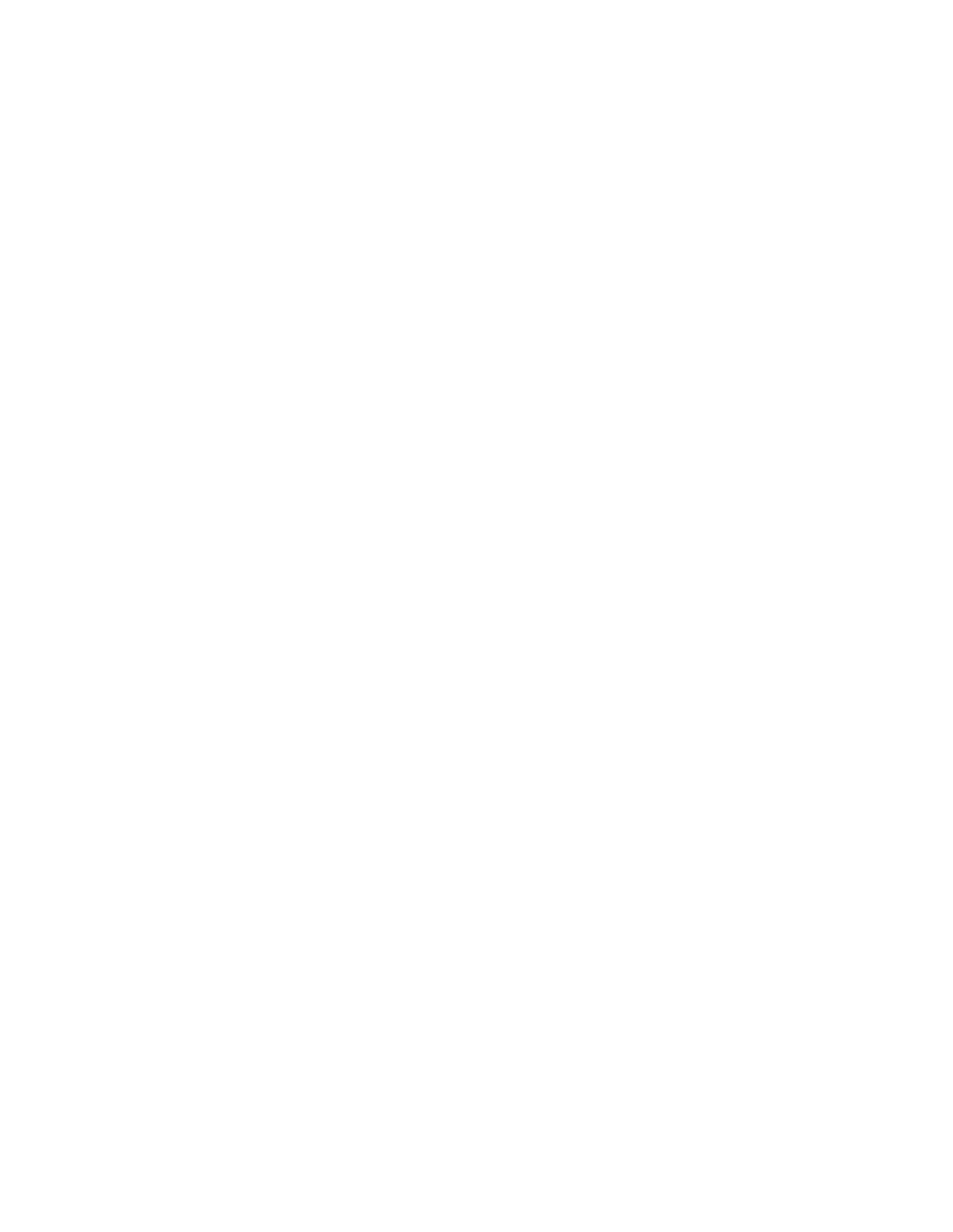

## **Can Medicare Pay Market Rates?**

## **A Study of the Clinical Laboratory Fee Schedule Methodology**

### **By Doug Badger**

## **Abstract**

The Centers for Medicare and Medicaid Services (CMS) launched a new system of Medicare reimbursement for clinical diagnostic laboratory services in January 2018. The new fee schedule reduces 2018 rates by 10 percent, compared with 2017 rates, for 17 of the 25 tests that collectively accounted for 63 percent of Medicare lab test outlays in 2016. Since the statute limited cuts to 10 percent in each of the first three years, payments will be reduced for most or all of these tests in 2019 and in 2020. Congress directed CMS to devise a new clinical laboratory fee schedule based on the volume-weighted median price paid by private insurers for each of roughly 1,300 clinical tests. CMS chose to collect data from only a small segment of the clinical laboratory sector, giving disproportionate weight to rates paid by private insurers to the two largest clinical laboratory chains. The inescapable outcome of the CMS methodology is that the market data upon which Medicare reimbursement is based does not reflect the market composition of the clinical lab industry. The agency chose this methodology in order to minimize reporting requirements on the vast majority of clinical laboratories. In relieving most laboratories of the reporting burden, it imposed a more onerous burden on many clinical labs: sharp reductions in Medicare reimbursement rates based upon an unrepresentative segment of the clinical laboratory industry. CMS and Congress should consider alternative methodologies for aligning Medicare payment for clinical lab services with those of private payors.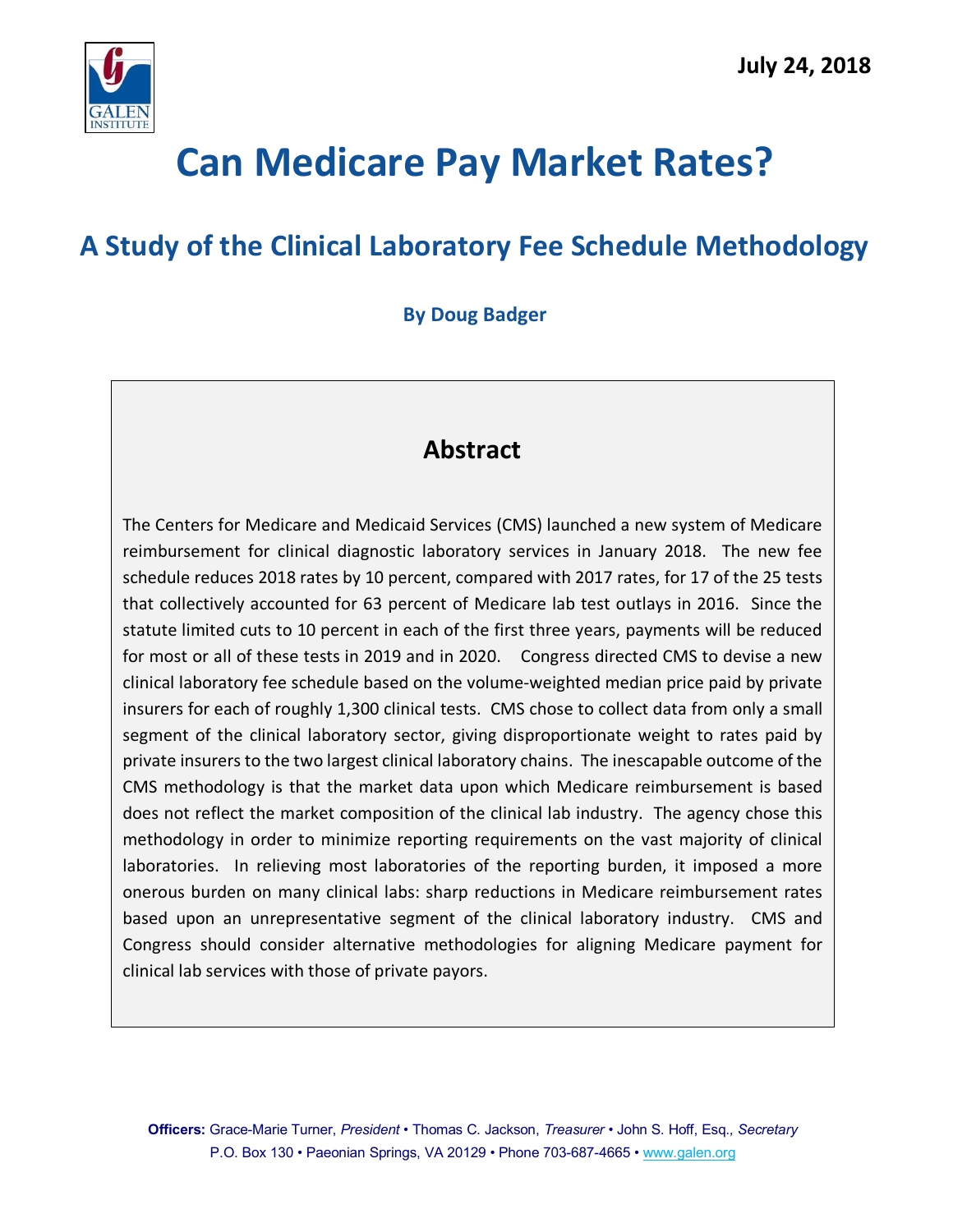## **Introduction**

Medicare is the largest single purchaser of clinical diagnostic laboratory services.<sup>1</sup> The program paid \$6.8 billion for such tests in 2016, <sup>2</sup> largely unchanged since 2014 and accounting for about two percent of Medicare Part B spending.3

Until it began to phase in a new Medicare reimbursement methodology in January 2018, the Centers for Medicare and Medicaid Services (CMS) set payment rates based on a system that Congress devised in 1984.4 The clinical laboratory fee schedule (CLFS) relied on schedules established in 1984 by 56 separate Medicare carriers.<sup>5</sup> Those rates were updated for inflation and subjected to national caps, except in years that Congress statutorily froze or rolled back the annual update.

The new CLFS system that took effect in 2018 seeks to establish national Medicare reimbursement rates based on rates paid by private insurers for laboratory tests. The system, established by section 216 of the Protecting Access to Medicare Act of 2014 (PAMA), requires CMS to collect data on private payor rates and associated volumes ("applicable information") reported by "applicable laborator[ies]" to compute a volume-adjusted median rate on which Medicare reimbursement will be based.<sup>6</sup> The Act provides for a phase-in of payment rate reductions that exceed 10 percent under the new CLFS.<sup>7</sup> Due to the lateness of the final rule, which was promulgated by the Obama

administration, CMS delayed implementation of the new payment system for one year, until January 2018.<sup>8</sup>

The agency has been criticized for basing the new reimbursement rates on data collected from a small percentage of entities that received Medicare payments for clinical lab services.<sup>9</sup> The American Clinical Laboratory Association (ACLA), a trade association for the industry, has sued HHS, seeking injunctive and declaratory relief. Its complaint alleges that the department arbitrarily and capriciously redefined "applicable laboratory" in a way that artificially restricted the types and numbers of entities reporting applicable information to CMS.10

This paper reviews Medicare reimbursement for clinical laboratory services under both the old and new CLFS and examines the challenges the agency has encountered in implementing a Medicare reimbursement methodology based on market rates. In particular, it looks at the dilemma the agency faces in gathering data from a broad segment of a highly diverse market without imposing undue reporting burdens. The paper reviews the reimbursement effects of the new CLFS. It then compares the new methodology for Medicare reimbursement of laboratory services with the system Medicare employs for physician-administered drugs, which also aims to align Medicare reimbursement with market prices.

The paper concludes that the new CLFS, unlike the system for reimbursing for physician-administered drugs, relies on data that are not broadly

<sup>1</sup> "Clinical Laboratory Services Payment System," Medicare Payment Advisory Commission, October 2016. http://medpac.gov/docs/defaultsource/payment-basics/medpac\_payment\_basics\_16\_clinical\_lab\_final.pdf?sfvrsn=0

<sup>&</sup>lt;sup>2</sup> "Medicare Payments for Clinical Diagnostic Laboratory Tests in 2016," U.S. Department of Health and Human Services, Office of Inspector General, September 2017. https://oig.hhs.gov/oei/reports/oei-09-17-00140.pdf

<sup>&</sup>lt;sup>3</sup> "Medicare Payments for Clinical Diagnostic Laboratory Tests," HHS/OIG, p. 2.

<sup>4</sup> That payment methodology was established by section 2303(d) of the Deficit Reduction Act of 1984, PL 98-369.

https://govtrack.us/congress/bills/98/hr4170/text

<sup>5</sup> "Clinical Laboratory Services," MedPAC, p. 1.

<sup>6</sup> Section 216(a) of PL 113-93, creating a new section 1834A of the Social Security Act. https://congress.gov/113/plaws/publ93/PLAW-113publ93.pdf

<sup>&</sup>lt;sup>7</sup> 1834A(b)(3) of the Social Security Act. https://ssa.gov/OP\_Home/ssact/title18/1834A.htm<br><sup>8</sup> 42 CFR 414.507(d). https://law.cornell.edu/cfr/text/42/414.507\_They also extended the transition period for implement cuts in rates. It now runs from 2018 – 2023.

<sup>9</sup> See Complaint of the American Clinical Laboratory Association (ACLA) in *ACLA v. Azar*, U.S. District Court for the District of Columbia, Civil Action No. 1:17-cv-2645, p. 3. http://acla.com/wp-content/uploads/2018/02/ACLA-PAMA-Complaint.pdf <sup>10</sup> ACLA complaint, p. 1.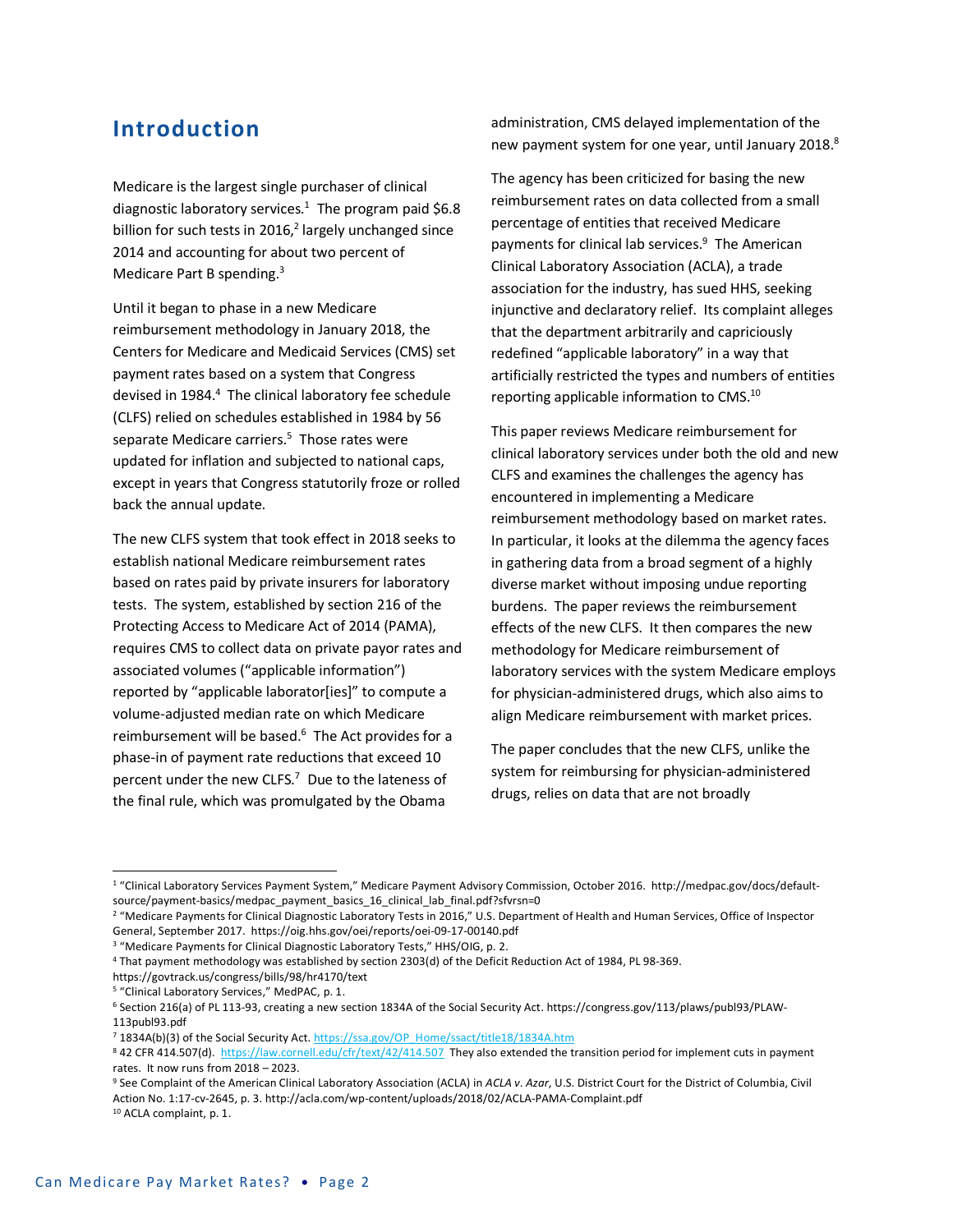representative of market prices and recommends that Congress and CMS pursue its revision.

## **Medicare Reimbursement of Clinical Diagnostic Laboratory Services**

Medicare is the largest single purchaser of clinical diagnostic laboratory tests, which are tests of patient specimens that are used for diagnosis and treatment. $^{11}$ Unlike other services covered under Part B of Medicare, beneficiaries are not subject to deductibles or coinsurance.<sup>12</sup>

Clinical laboratory tests can be provided in a variety of settings. These include independent laboratories, physician offices, hospital inpatient and outpatient centers, "hospital outreach labs," nursing homes, dialysis centers and other institutions.

Medicare uses the CLFS to reimburse for tests that don't require the services of a pathologist. $13$ Reimbursement for anatomic pathology are reimbursed through the Medicare physician fee schedule. The HHS Office of Inspector General estimates that Medicare paid for 437 million tests for 28 million beneficiaries under 1,173 procedure codes in 2016.<sup>14</sup> Some 58,593 labs received Medicare payments in that year, with payments per lab averaging \$115,546.15

Medicare spending on clinical diagnostic lab tests has grown steadily. Those increases are largely attributable to higher volume, rather than to higher payment rates.16

#### **Reimbursement Methodology Established in the Deficit Reduction Act of 1984**

Prior to January 2018, Medicare reimbursement was based on a system in which 56 carriers set rates for their respective jurisdictions, a methodology established by the Deficit Reduction Act of 1984.<sup>17</sup> To contain costs, Congress in 1986 established caps on these payments, known as national limitation amounts (NLA). Medicare reimbursement under the CLFS was set at the lowest of: 1) the provider's charge; 2) the carrier-specific fee schedule amount; and 3) the national limitation amount. As a practical matter, most tests have been paid at the NLA rate.<sup>18</sup>

#### **Reimbursement Methodology Established in the Protecting Access to Medicare Act of 2014 (PAMA)**

To help offset the costs of temporarily averting cuts in Medicare payments to physicians, Congress directed CMS to institute a new reimbursement methodology for laboratory services. Whereas the old system relied on Medicare carriers to establish rates based on regional prices (subject to national limitation amounts), the Protecting Access to Medicare Act of 2014 (PAMA) directed CMS to establish a new CLFS by computing a single, national, volume-weighted median

<sup>&</sup>lt;sup>11</sup> "Clinical Laboratory Services Payment System," MedPAC, p. 1.

<sup>12</sup> "Your Medicare Coverage," medicare.gov. https://medicare.gov/coverage/clinical-lab-services.html

<sup>&</sup>lt;sup>13</sup> "Clinical Laboratory Services Payment System," MedPAC, p. 1.

<sup>&</sup>lt;sup>14</sup> "Medicare Payments for Clinical Diagnostic Laboratory Services," HHS-OIG, p. 2.

<sup>15</sup> Ibid, p. 2.

<sup>&</sup>lt;sup>16</sup> "Clinical Laboratory Services," MedPAC, p. 1. MedPAC notes that spending on lab services fell by 9 percent in 2014, the result of most hospital outpatient being included in the prospective payment rates, rather than billed separately. In the decade prior to that, spending increased at an average annual rate of 3.4 percent, largely due to volume increases.

<sup>17</sup> Section 2303(d) of the Deficit Reduction Act of 1984 (PL 98-369) establishing section 1833(h) of the Social Security Act.

<sup>&</sup>lt;sup>18</sup> The Act also provided methodologies for establishing rates for new tests. Each carrier applies its schedule amount to a new test that is similar to an existing one in methodology and required resources, a process called "crosswalking." Carriers adopt a more complicated methodology, known as "gapfilling," for "breakthrough" tests. Each independently sets a rate that takes into account charges and discounts, resources required by the test, data from other payers and data on comparable tests. After one year, CMS sets a national payment rate based on the median of the carrier rates. "Clinical Laboratory Services Payment System," MedPAC, p. 2.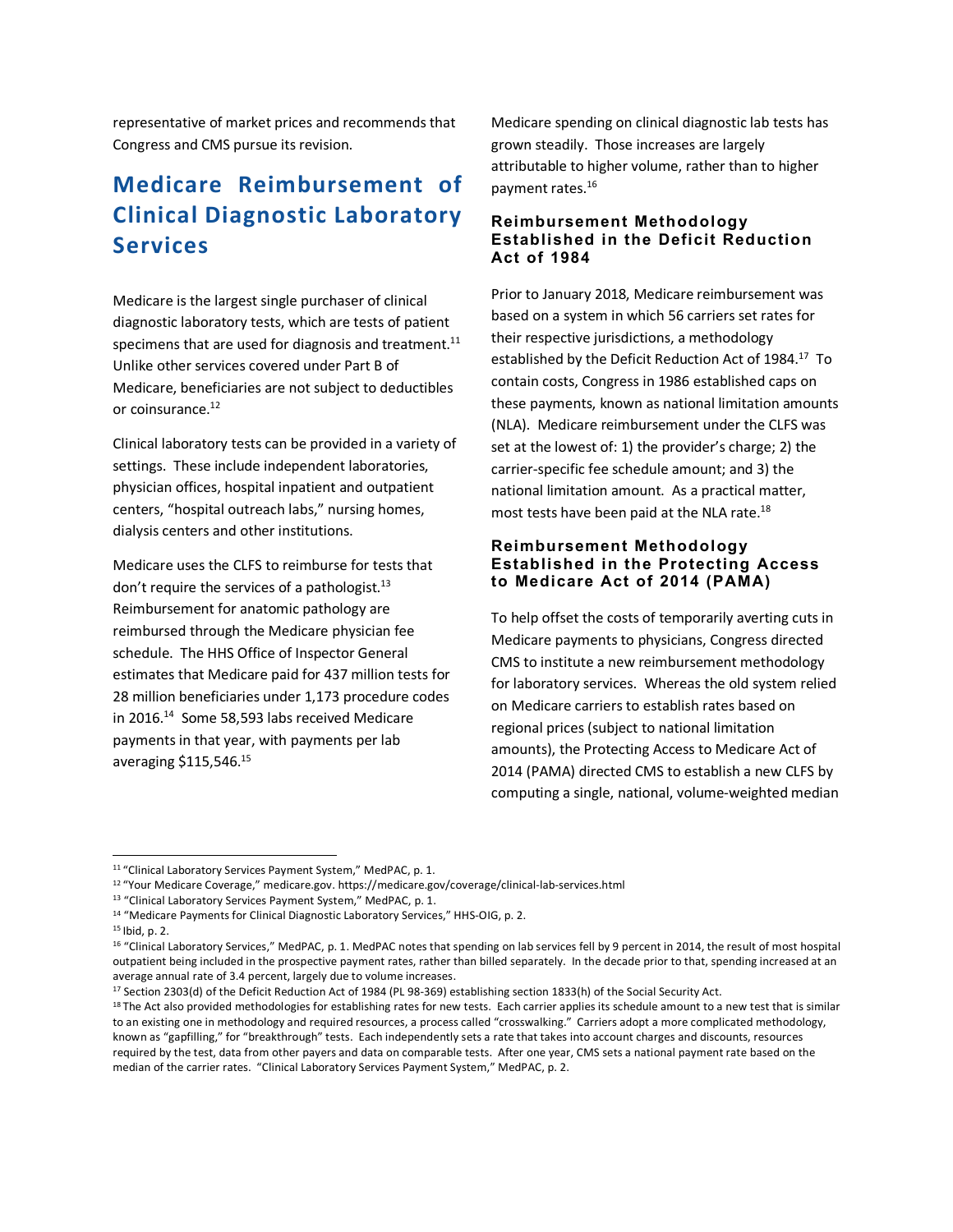amount that private health insurers pay for each laboratory test.<sup>19</sup>

CMS summarized the methodology established by PAMA in the preamble to its final rule:

"The statute requires that the amount for CDLTs [lab tests] furnished on or after January 1, 2017, be equal to the weighted median of private payor rates determined for the test, based on certain data reported by laboratories during a specified data collection period."20

More specifically, PAMA provides in relevant part:

"*An applicable laboratory* … shall report to the Secretary *applicable information* … for each clinical diagnostic laboratory test that the laboratory furnishes."21 (*Emphasis added*.)

The statute further defines "applicable laboratory" as:

"A laboratory that, with respect to revenues under this title, a majority of such revenues are from section 1833(h) [which established the previous CLFS] or section 1848 [the Medicare physician fee schedule]."<sup>22</sup>

PAMA defines "applicable information" as:

"(i) the payment rate … that was paid by each private payor for the test during the period; and (ii) the volume of such tests for each such payor for the period."23

The rates reported by "applicable laboratories," PAMA stipulates, "shall reflect all discounts, rebates, coupons, and other price concessions."24

PAMA permits the Secretary to establish "a low volume or low expenditure threshold for excluding a laboratory from the definition of applicable laboratory."25

With that exception, the statute would appear to require that every laboratory that receives the majority of its Medicare revenue from the CLFS and under the Medicare physician fee schedule when the work of a pathologist is required to report the amount it receives for every test from every private payor. CMS uses this reported data to compute a volumeweighted median for each test and set that as the Medicare reimbursement rate for that test.

To understand the magnitude of that task, consider that CMS has established HCPCS codes for more than 1,300 tests,26 that more than 58,000 labs received Medicare payments under those codes in 2016, $27$  and

<sup>19</sup> Section 216 of the Protecting Access to Medicare Act (PAMA), PL 113-93. https://congress.gov/113/plaws/publ93/PLAW-113publ93.pdf CMS devotes several pages of text and seven tables to explain how it computes the weighted median. In summary, it involves arraying all private payor rates for each test by the number of claims for which a laboratory was paid for such test. For example, a lab might have submitted 1,001 claims to private insurers for Test X. Let's say that it was reimbursed \$10 for 200 of those claims, \$15 for 500 of them, \$30 for 200, and \$50 for 101. CMS would then construct an array with 1,001 rows (representing each claim), organized from lowest to highest reimbursement level. In each row, it would enter the reimbursement rate. The weighted median price would be the one found in row 501 (since there would be 500 rows above it and 500 rows below it). For a fuller explanation, see 81 *Federal Register* 41076-41078.

<sup>20</sup> 81 *Federal Register* 41036, June 23, 2016. As noted, the rule shifts the implementation date to January 1, 2018. It also specifies a separate methodology that would apply to advanced diagnostic laboratory tests (ADLTs). Since the vast majority of tests for which Medicare reimburses are not advanced tests, this paper does not address the agency's ADLT methodology. https://gpo.gov/fdsys/pkg/FR-2016-06-23/pdf/2016- 14531.pdf

 $21$  1834A(a)(1).

 $^{22}$  1834A(a)(2). The statute does allow the Secretary to "establish a low volume or low expenditure threshold for excluding a laboratory from the definition of applicable laboratory."

<sup>23</sup> 1834A(a)(3).

 $^{24}$  1834A(a)(5). "Other price concessions" is further defined as including those described in 1847A(c)(3). This is part of the ASP+6 methodology, discussed at greater length below, for Medicare reimbursement of physician-administered drugs. 1847A(c)(3) specifically includes "volume discounts, prompt pay discounts, cash discounts, free goods that are contingent on any purchase requirement, chargebacks, and rebates" (other than Medicaid rebates).

 $25$  1834(a)(2).

<sup>&</sup>lt;sup>26</sup> These tests are catalogued and described at https://www.cms.gov/Medicare/Medicare-Fee-for-Service-

Payment/ClinicalLabFeeSched/Downloads/CLFS-Applicable-Information-HCPCS-Codes.zip

<sup>&</sup>lt;sup>27</sup> "Medicare Payments for Clinical Diagnostic Laboratory Tests," HHS/OIG, p. 2.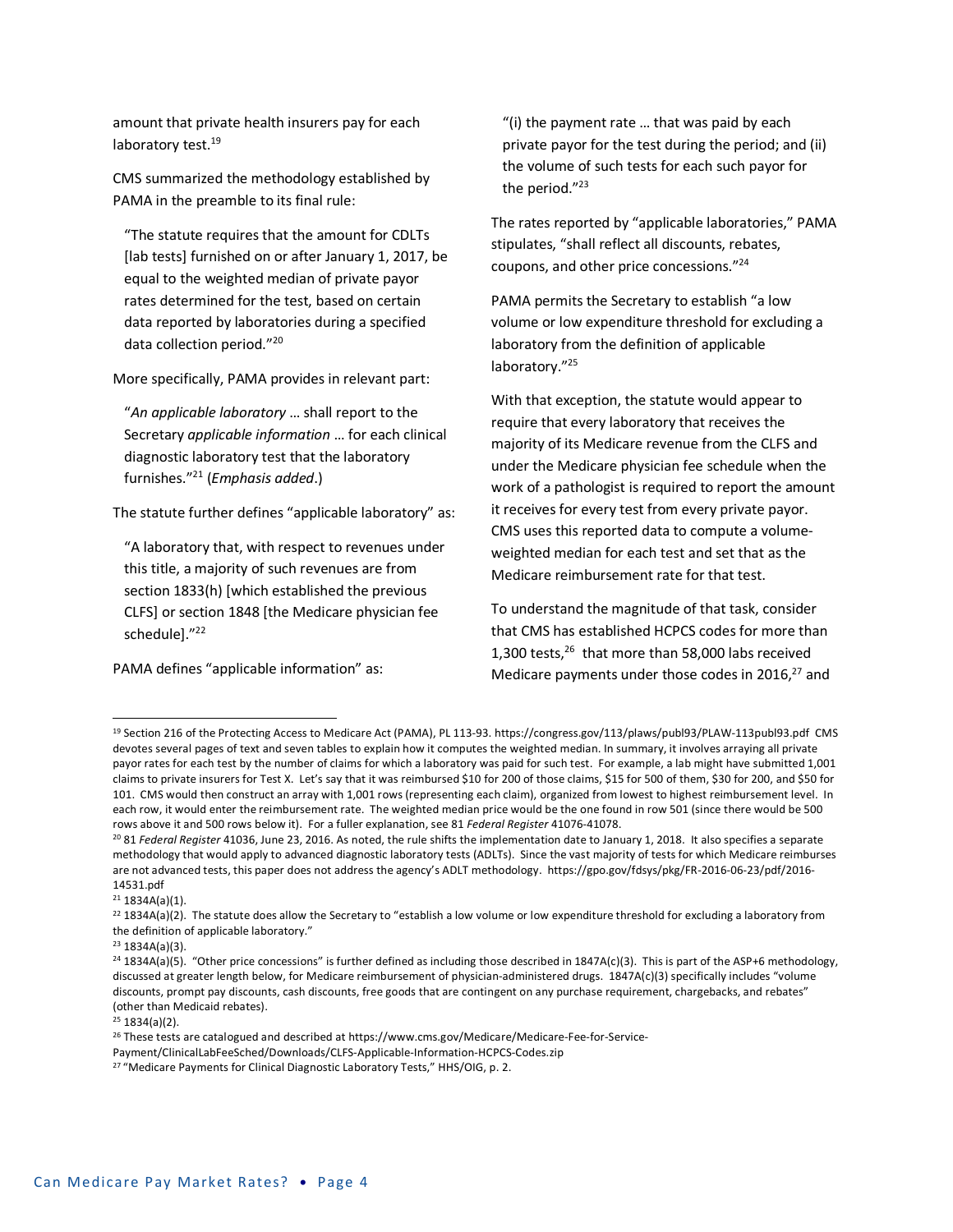that, on average, each "applicable laboratory," according to information CMS attributes to "an association representing laboratories," will bill approximately 1,500 private insurers.<sup>28</sup>

The statute mitigates those requirements to some extent. Laboratories are not required to report payments that are "made on a capitated basis or other similar payment basis."<sup>29</sup> And the Secretary, as noted above, is permitted to exempt some laboratories from the reporting requirements based on the volume of tests they analyze or the amount of Medicare reimbursements they receive.<sup>30</sup>

Even with those exceptions, the reporting burden on "applicable laboratories" and on CMS itself could be considerable. Cognizant of these burdens, CMS in its final rule greatly reduced the types and number of laboratories on which it would impose reporting requirements. Those restrictions, as we will see, both opened the agency to a lawsuit and raised questions about the methodology's consistency with PAMA's goal of reimbursing for lab tests at market rates.

#### **a. Narrowing the Definition of "applicable laboratory"**

CMS devoted a considerable portion of its preamble to the final rule on defining the term "applicable laboratory." PAMA defines such laboratories, as we have seen, as those that derive the majority of their Medicare revenue from the CLFS and/or the physician fee schedule.

The agency began its analysis by "defin[ing] 'laboratory' broadly enough to encompass every laboratory type that is subject to the clinical laboratory fee schedule."31 To that end, the agency relied on the

Clinical Laboratory Improvement Amendments of 1988 (CLIA), which defines "laboratory" as:

"a facility for the biological, microbiological, serological, chemical, immunohematological, hematological, biophysical, cytological, pathological, or other examination of materials derived from the human body for the purpose of providing information for the diagnosis, prevention, or treatment of any disease or impairment of, or the assessment of the health of, human beings."32

That standard casts a broad net, embracing virtually every laboratory, regardless of whether it bills Medicare for its services. The clinical laboratory marketplace comprises entities that pursue a diversity of business models, as CMS acknowledges in the preamble.

"Some laboratories are large national networks with multiple laboratories under one parent entity. Some laboratories are single, independent laboratories that operate individually. Some entities, such as hospitals or large practices, include laboratories as well as other types of providers and suppliers … Within our proposed definition of 'applicable laboratory,' we indicated that if the entity is not itself a laboratory, it has at least one component that is a laboratory."33

<sup>28</sup> 81 FR 41036 at 41094.

<sup>29</sup> 1834A(a)(3)(B).

<sup>30</sup> 1834A(a)(2).

<sup>31</sup> 81 FR 41042.

 $32$  42 CFR 493.2. Congress enacted CLIA to ensure the accuracy and quality of testing performed on human specimens for the purpose of diagnosis. Even laboratories that do not receive reimbursements through Medicare must obtain CLIA certifications. CMS nevertheless used the CLIA definition of "laboratory" because no such definition exists in the Social Security Act. <sup>33</sup> 81 FR 41042.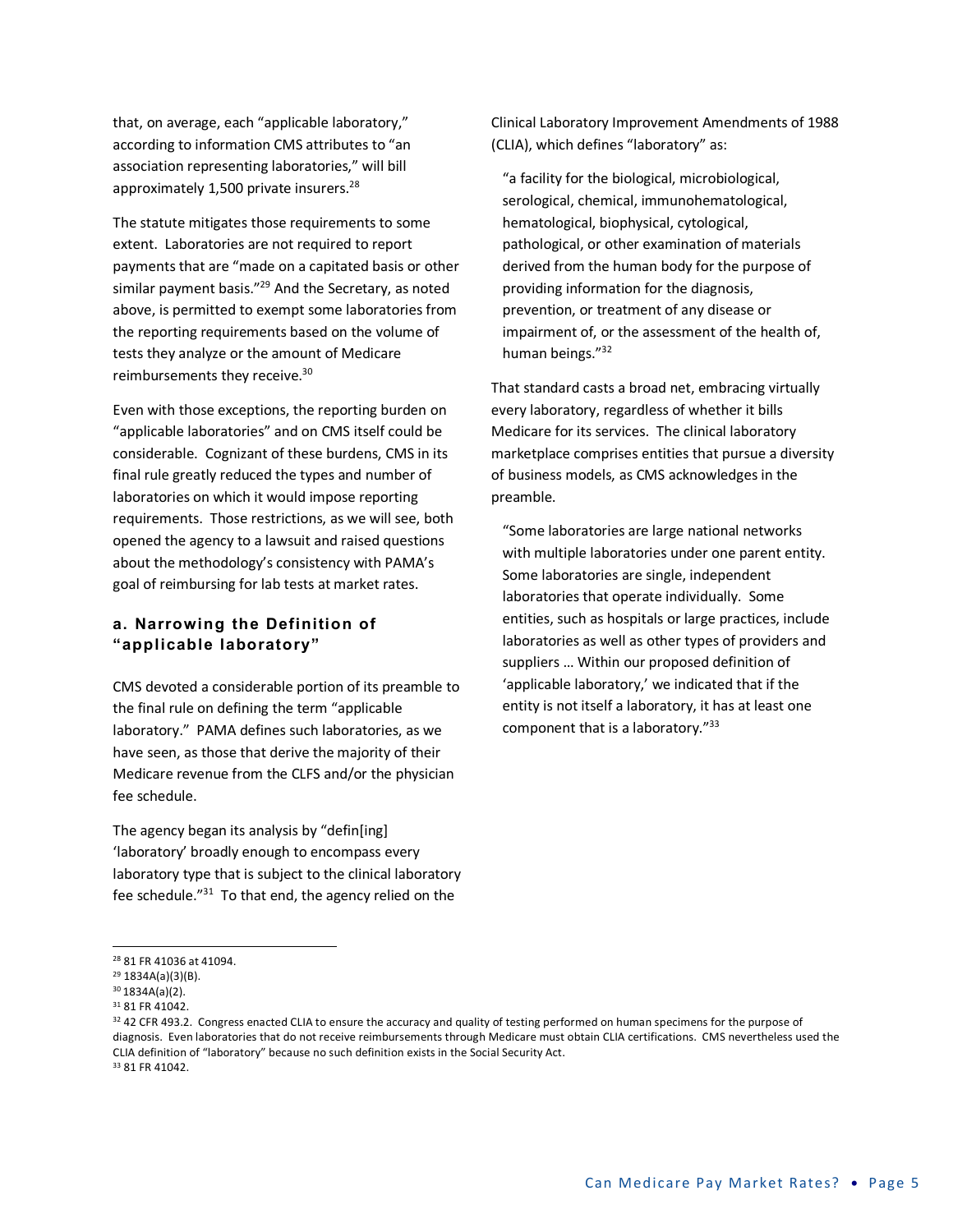#### **b. Defining "majority of such revenues"**

Having begun with a broad definition that appears to be consistent with the statute, the agency then went on to considerably narrow the definition of "applicable laboratory." They accomplished this by analyzing the "entity" in such a way as to exclude virtually every hospital laboratory from the definition.

While CMS used the CLIA definition of "laboratory" for some purposes, the final regulation rejects that definition for purposes of determining an entity's "Medicare *laboratory* revenue" (emphasis added). Instead, CMS includes *any* Medicare payments to an entity as "laboratory revenue," regardless of whether the service performed incorporated a significant laboratory component. By definition, this would exclude hospital laboratories since the total Medicare revenues of the *hospital* would invariably exceed Medicare revenues from that same hospital's *laboratory*.

The rule does seek to include "hospital outreach laboratories"—facilities owned by hospitals that furnish test results to beneficiaries who are neither admitted inpatients nor registered outpatients of the parent hospital—in its definition of "applicable laboratory."34 But, as we shall see, almost none of these laboratories currently meets CMS's criteria.

#### **c. Low-Expenditure Threshold**

The statute permits the Secretary to establish a "low volume or low expenditure threshold" for purposes of defining an "applicable laboratory."35 CMS chose not to establish a low volume threshold, $36$  but it did apply a low expenditure threshold to its definition of

"applicable laboratory," requiring that the entity receive at least \$12,500 of its revenue from the CLFS over the 6-month period during which applicable information is collected.37 CMS estimated that this would exempt 94 percent of physician practices and 52 percent of independent laboratories from the statute's reporting requirements.38

## **Effects of the Regulation**

Throughout the preamble to its final rule, CMS repeatedly cites the need to

"achieve a balance between collecting sufficient data to calculate a weighted median that appropriately reflects the private market rate for a test, and minimizing the reporting burden for laboratories that receive a relatively small amount of [Medicare] revenues" for clinical laboratory services."<sup>39</sup>

The concern is not misplaced. The clinical laboratory landscape is highly diverse and insurance reimbursement is a complicated affair. The rule notes:

"Sometimes laboratories are paid different amounts for the same [test] by a payor. Also, sometimes laboratories are paid different amounts for the same [test] by different payors. … An applicable laboratory and a private payor may agree on a volume discount for a particular test whereby the first 100 tests would be reimbursed at \$100. The  $101<sup>st</sup>$  test (and all thereafter) will be reimbursed at \$90. In reporting to CMS, the laboratory would report two different private payor rates for this private payor."40

<sup>35</sup> 1834A(a)(2).

-

<sup>34 81</sup> FR 41046f. The agency, however, did not accomplish this. Most hospital outreach laboratories use their parent hospital's national provider identifier (NPI). As a result, the Medicare revenue for laboratory services received by the outreach lab almost never satisfies the majority of Medicare revenue threshold.

<sup>36</sup> 81 FR 41044.

<sup>37</sup> 42 CFR 414.502.

<sup>38</sup> 81 FR 41044.

<sup>&</sup>lt;sup>39</sup> The rule uses this or similar formulations at 81 FR 41044, 41048 and 41050.

<sup>40</sup> 81 FR 41052.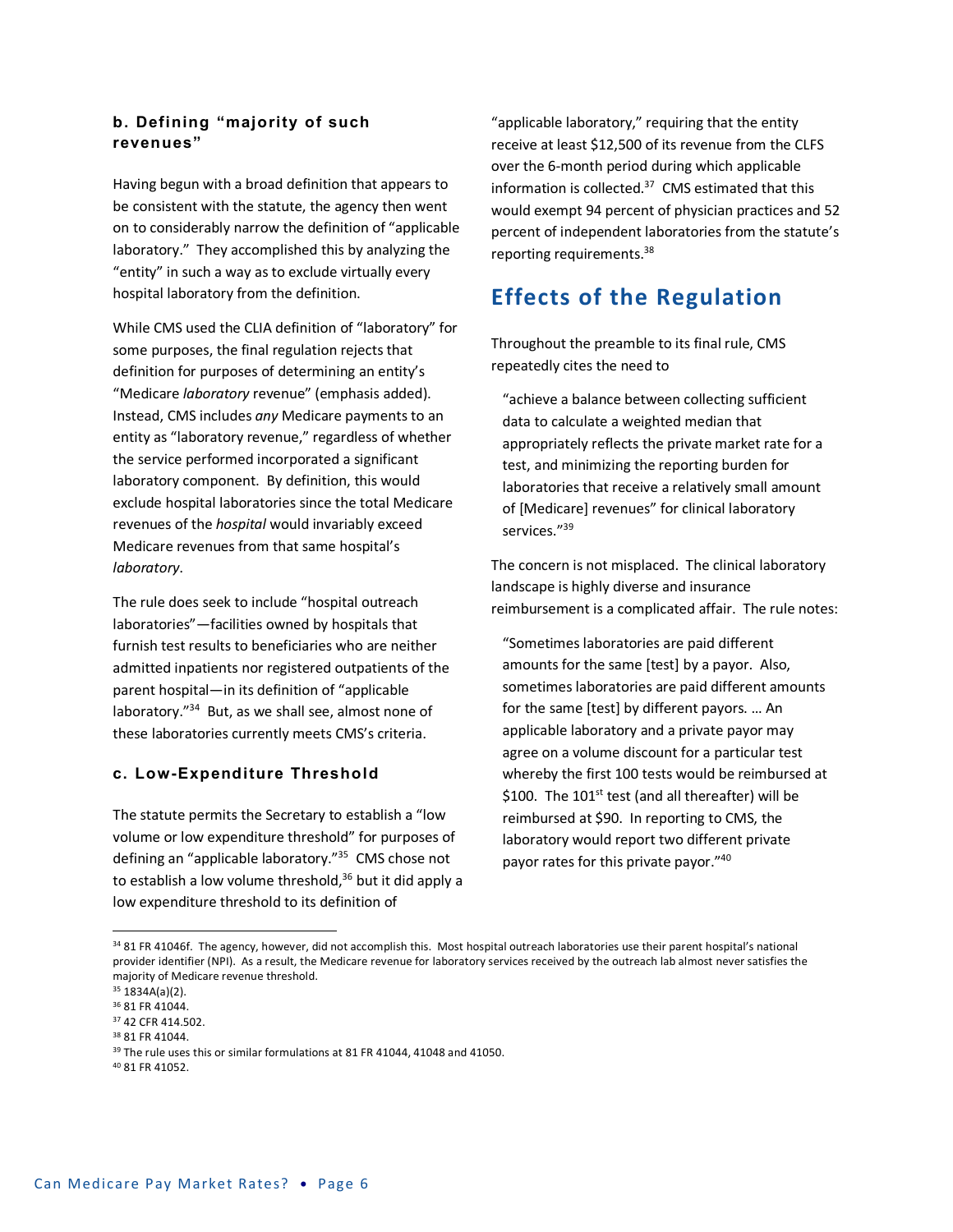Those complexities would lead to substantial compliance costs, according to CMS.<sup>41</sup> While the agency did not provide a detailed estimate of those costs, it did offer a back-of-the envelope estimate that an applicable laboratory would produce 37,500 data points for the top 25 tests (25 x 1,500) payors. $42$ Assuming that these tests account for 85 percent of volume, that would translate into more than 44,000 data points per applicable lab.

Nor would these costs be confined to the laboratories. Since CMS must aggregate these data and produce a volume-weighted median for each test, the agency estimates that it would process around 600 million data points.43 The final rule did not provide a point estimate of the resource or IT costs associated with these burdens.

Those burdens, however, must be weighed against the dictates of the statute, which requires CMS to devise a Medicare reimbursement system for clinical diagnostic laboratory tests that reflects private payor reimbursements in a vast and variegated marketplace. Moreover, the burdens of getting that reimbursement wrong are likely greater for many clinical laboratories than the burdens of reporting private insurance reimbursement data. Not all laboratories are required to report data, but all laboratories are required to live under a Medicare reimbursement system based on data collected from other laboratories. All clinical labs are affected by reductions in Medicare payments based on private payor rates for an unrepresentative segment of the clinical laboratory industry.

The inescapable result of the CMS regulation is that the market data on which Medicare reimbursement now is based does not reflect the market composition of the clinical lab industry.

That is the case for two reasons. First, CMS collected data from only a very small segment of clinical laboratories. Of the 58,593 clinical laboratories that received Medicare payments in 2016<sup>44</sup>, CMS collected private payor information from only 1,942 of them— 658 independent laboratories, 1,106 physician offices, 21 hospital laboratories and 157 "other" entities.<sup>45</sup> A representative random sample of that size might yield useful data. But the statute does not permit that. It requires "applicable laboratories" to provide "applicable information" on pain of civil money penalties.46

Moreover, CMS forbids laboratories that it has excluded from the definition of applicable laboratories to submit data.<sup>47</sup> The agency's reasoning on this point is curious. The preamble to the final rule notes that the statutory definition of applicable laboratories excludes entities "that do not receive the majority of their revenues" from the CLFS or the physician fee schedule.<sup>48</sup> CMS concluded that the provision "prohibit[s] any entity that does not meet the definition of applicable laboratory from reporting applicable information to CMS."49

As we have seen, CMS excludes tens of thousands of entities that derive the majority of their Medicare payments from the CLFS or the physician fee schedule from its definition of applicable laboratory. This was

<sup>41</sup> 81 FR 41093.

<sup>42</sup> 81 FR 41094.

<sup>43</sup> 81 FR 41095.

<sup>44</sup> "Medicare Payments for Clinical Diagnostic Laboratory Tests," HHS-OIG, Exhibit 2, p. 2.

<sup>45</sup> "Summary of Data Reporting for the Medicare Clinical Laboratory Fee Schedule (CLFS) Private Payor Rate-Based Payment System," CMS, September 22, 2017, p. 3. https://cms.gov/Medicare/Medicare-Fee-for-Service-Payment/ClinicalLabFeeSched/Downloads/CY2018-CLFS-Payment-System-Summary-Data.pdf<br><sup>46</sup> 1834A(a)(9). The statute empowers the Secretary "apply a civil money penalty in an amount of up to \$10,000 per day for each failure to

report."

<sup>47</sup> 42 CFR 414.504(g).

<sup>48</sup> 81 FR 41043.

<sup>49</sup> Ibid.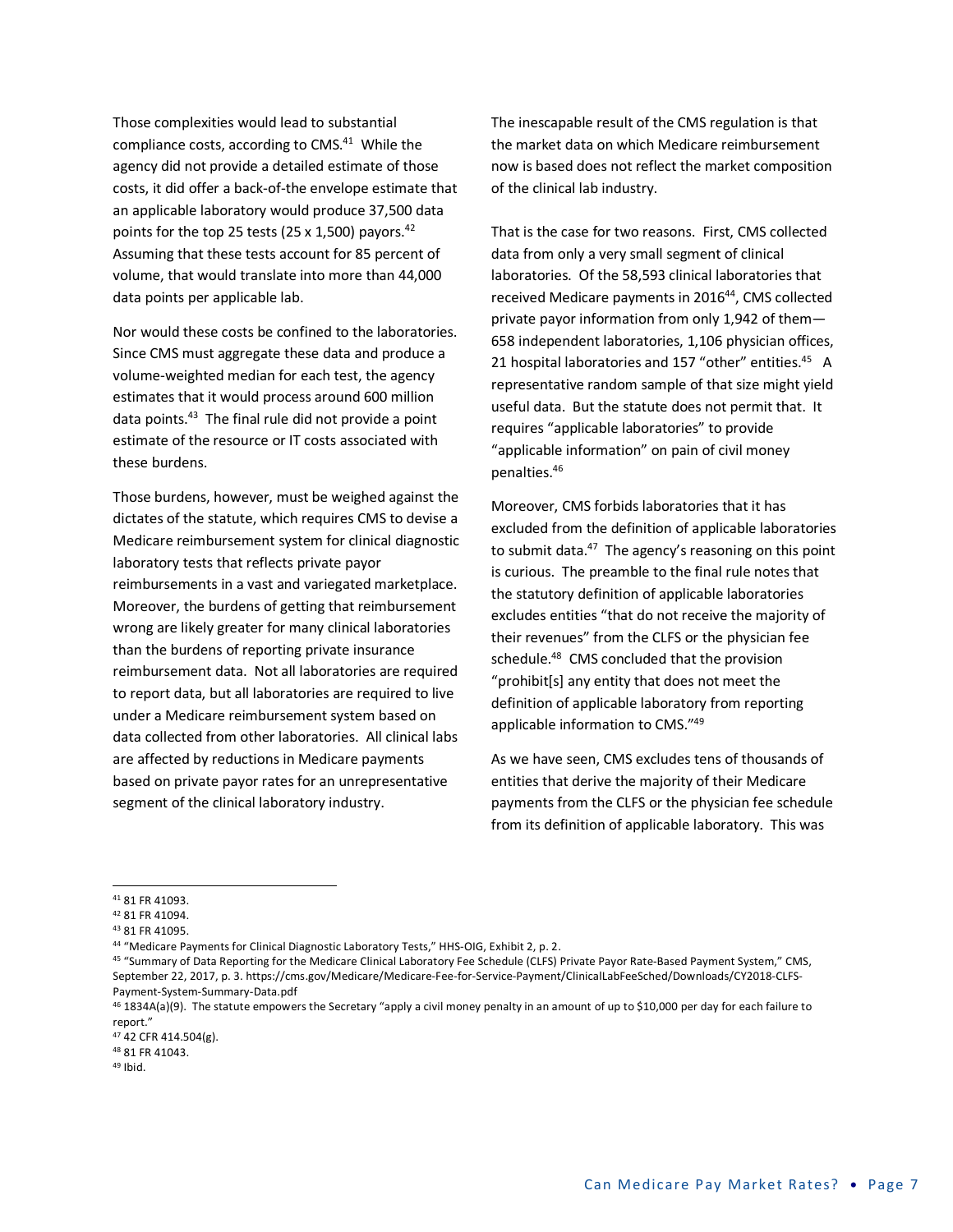an agency decision, not a statutory requirement. Indeed, it arguably frustrates the statute's purpose.<sup>50</sup>

| Table 1. Share of Medicare CLFS payments in 2016 compared with share of reported lab test volume<br>collected by CMS <sup>51</sup> |                              |                                                       |  |  |  |
|------------------------------------------------------------------------------------------------------------------------------------|------------------------------|-------------------------------------------------------|--|--|--|
| <b>Type of Lab</b>                                                                                                                 | Share of CLFS payments, 2016 | Share of reported lab test volume<br>collected by CMS |  |  |  |
| Independent Lab                                                                                                                    | 55%                          | 90%                                                   |  |  |  |
| Physician Lab                                                                                                                      | 18%                          | 7.5%                                                  |  |  |  |
| Hospital Lab                                                                                                                       | 26%                          | 1%                                                    |  |  |  |

**Table 1. Share of Medicare CLFS payments in 2016 compared with share of reported lab test volume** 

The statute does not, in any event, appear to bar voluntary reporting. To say that certain laboratories *shall* report does not mean that other laboratories *may not* report.

Second, the segment of laboratories from which CMS has collected data does not reflect the composition of the larger marketplace. Table 1 above compares the share of Medicare Clinical Laboratory Fee Schedule payments by sector in 2016 with the share of reported laboratory test volume collected by CMS.

These data show that the information the agency collected for purposes of establishing a new Medicare clinical lab reimbursement methodology vastly overweights data from independent laboratories and vastly underweights data from labs based in hospitals and physician offices. These results suggest a skewed Medicare reimbursement methodology that rests on what appears to be a distorted sample of the overall market.

The potential distortions are greater than the table suggests. Further issues lurk within the categories. For example, CMS notes that it required fewer than half

the independent laboratories to report data.<sup>52</sup> Those from whom it collected data were dominated by the two largest chains of independent laboratories. These laboratories are able to extract lower prices from insurers than are other independent labs, according to data compiled by CMS.<sup>53</sup>

Their size, reach and revenue levels distinguish them from most other participants in the clinical laboratory market. One might reasonably expect, as CMS affirms, that these distinguishable characteristics would affect the reimbursement rates they negotiate with private payors. The agency acknowledges, for example, that clinical laboratories offer price concessions based on volume. Large independent labs are better positioned to offer sizable volume-based discounts than their competitors. These discounted rates heavily influence the CLFS in CMS's methodology, while rates charged by most independent labs, physician labs and hospital outreach labs are ignored entirely. The disproportionate weight to information that large independent labs report can be expected to produce a skewed reimbursement system.

<sup>50</sup> The plaintiffs in *ACLA v. Azar*, while noting that the regulation does not permit voluntary reporting, argue that CMS arbitrarily and capriciously established a definition of "applicable laboratory" that excluded most clinical labs from the reporting requirements. This paper takes no position of the legal merits of that claim, which require a court to hold that the agency's interpretation of the statute is "arbitrary and capricious." But it is impossible to argue from the text of the statute that it *requires* CMS to exclude nearly all clinical labs from the definition of "applicable laboratory" and to *forbid* laboratories so excluded from reporting information to the government.

<sup>51</sup> Sources: Share of MCLFS payments in 2016: "Medicare Payments for Clinical Diagnostic Laboratory Tests," HHS/OIG. Share of reported laboratory test volume collected by CMS: "Summary of Data Reporting for the Medicare Clinical Laboratory Fee Schedule (CLFS) Private Payor Rate-Based Payment System," CMS, September 22, 2017, p. 3. https://cms.gov/Medicare/Medicare-Fee-for-Service-Payment/ClinicalLabFeeSched/Downloads/CY2018-CLFS-Payment-System-Summary-Data.pdf

<sup>52</sup> 81 FR 41051.

<sup>53</sup> *ACLA v. Azar*, ACLA complaint, p. 20.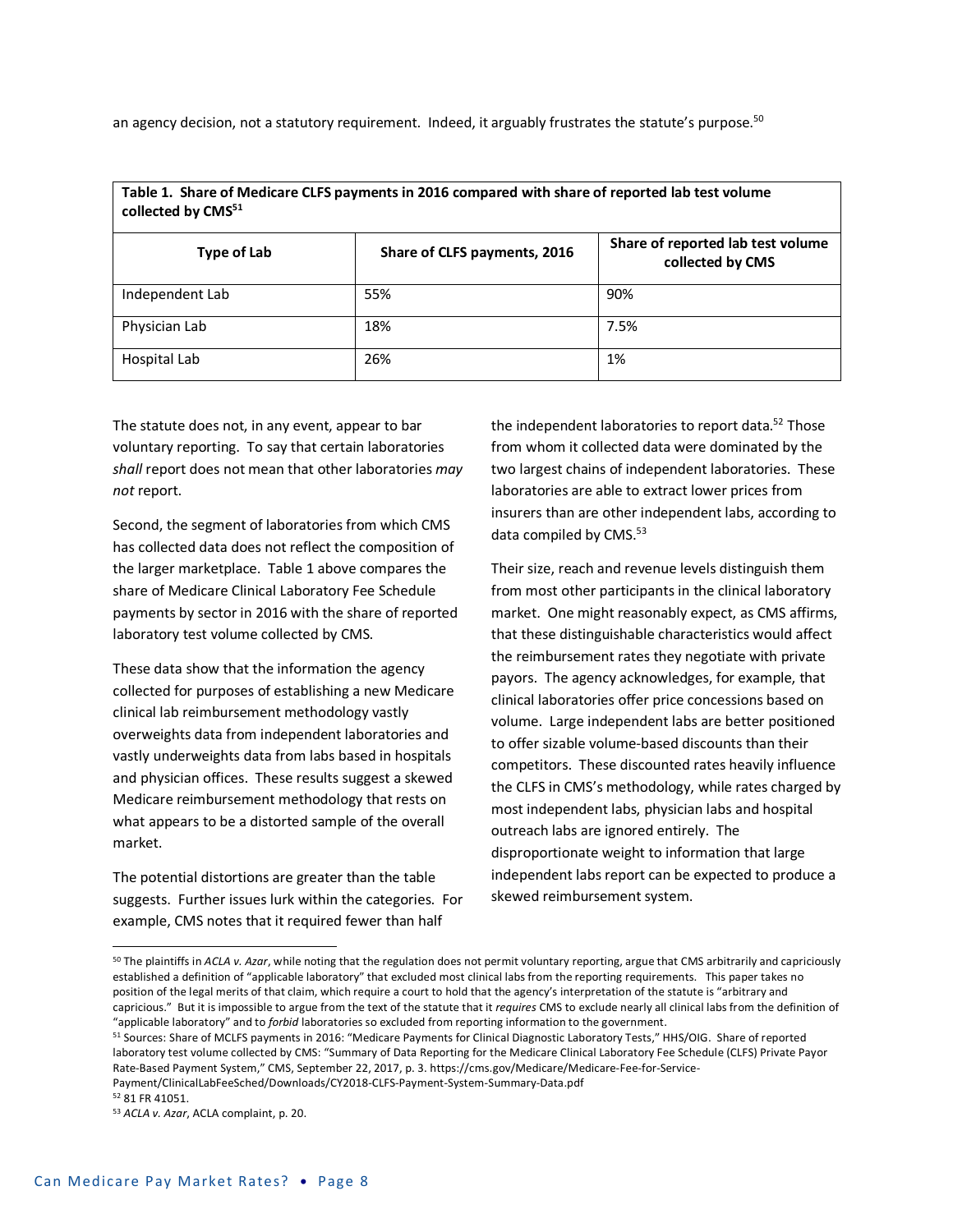The new CLFS has resulted in sizable cuts in Medicare reimbursement for some of the tests most commonly ordered for Medicare patients. Table 2 shows

reimbursement rates for the Top 25 lab tests by total Medicare reimbursements in 2016, as compiled by the HHS Inspector General.

| Table 2. Top 25 Lab Tests (by Medicare payments) in 2016 and reimbursement rates, 2016-2018 |                                                    |              |                                  |                            |                    |                          |                        |
|---------------------------------------------------------------------------------------------|----------------------------------------------------|--------------|----------------------------------|----------------------------|--------------------|--------------------------|------------------------|
| <b>Test</b>                                                                                 |                                                    | 2016<br>NLA* | <b>Number</b><br>of<br>$tests**$ | <b>Medicare</b><br>Pymts** | 2017<br><b>NLA</b> | 2018<br><b>CLFS Rate</b> | Change<br>from<br>2017 |
| $\mathbf{1}$                                                                                | Blood test, thyroid-stimulating hormone            | \$22.89      | 21.5                             | \$482                      | \$23.05            | \$20.75                  | $-10.0%$               |
| $\overline{2}$                                                                              | Blood test, comp grp of blood chemicals            | \$14.39      | 41.6                             | \$470                      | \$14.49            | \$13.04                  | $-10.0%$               |
| 3                                                                                           | Complete blood cell count                          | \$10.59      | 42.0                             | \$433                      | \$10.66            | \$9.59                   | $-10.0%$               |
| 4                                                                                           | Blood test, lipids**                               | N/A          | 29.0                             | \$411                      | N/A                | \$16.53                  | N/A                    |
| 5                                                                                           | Vitamin D3 level                                   | \$40.33      | 9.0                              | \$350                      | \$40.61            | \$36.55                  | $-10.0%$               |
| 6                                                                                           | Hemoglobin A1C level                               | \$13.22      | 19.3                             | \$250                      | \$13.32            | \$11.99                  | $-10.0%$               |
| 7                                                                                           | Drug test(s) definitive, 22 or more drug classes   | \$215.23     | 1.2                              | \$241                      | \$253.87           | \$246.92                 | $-2.7%$                |
| 8                                                                                           | Drug test(s), presumptive any number classes***    | \$79.25      | 3.0                              | \$221                      | N/A                | N/A                      | N/A                    |
| 9                                                                                           | Blood test, basic group of blood chemicals***      | \$11.53      | 13.7                             | \$133                      | \$11.60            | \$10.44                  | $-10.0%$               |
| 10                                                                                          | Drug test, definitive, 15-21 drug classes          | \$166.03     | 0.8                              | \$127                      | \$204.34           | \$198.74                 | $-2.7%$                |
| 11                                                                                          | Parathormone (parathyroid hormone) level           | \$56.23      | 2.2                              | \$120                      | \$56.62            | \$50.96                  | $-10.0%$               |
| 12                                                                                          | Cyanocobalamin (vitamin B12)                       | \$20.54      | 5.6                              | \$113                      | \$20.68            | \$18.61                  | $-10.0%$               |
| 13                                                                                          | Blood test (clotting time)                         | \$5.36       | 19.6                             | \$105                      | \$5.39             | \$4.85                   | $-10.0%$               |
| 14                                                                                          | PSA measurement                                    | \$25.06      | 4.2                              | \$103                      | \$25.23            | \$22.71                  | $-10.0%$               |
| 15                                                                                          | Thyroxine measurement                              | \$12.28      | 7.1                              | \$85                       | \$12.37            | \$11.13                  | $-10.0%$               |
| 16                                                                                          | Bacterial colony count, urine                      | \$11.00      | 7.6                              | \$82                       | \$11.07            | \$9.96                   | $-10.0%$               |
| 17                                                                                          | Drug tests, 8-14 drug classes                      | \$122.99     | 0.6                              | \$73                       | \$160.99           | \$156.59                 | $-2.7%$                |
| 18                                                                                          | Natriuretic peptide (heart & blood vessel protein) | \$46.24      | 1.5                              | \$69                       | \$46.56            | \$41.90                  | $-10.0%$               |
| 19                                                                                          | Drug tests, 1-7 drug classes                       | \$79.94      | 1.0                              | \$69                       | \$117.65           | \$114.43                 | $-2.7%$                |
| 20                                                                                          | Ferrtin (blood protein) level                      | \$18.57      | 3.7                              | \$67                       | \$18.70            | \$16.83                  | $-10.0%$               |
| 21                                                                                          | Gene analysis (colorectal cancer)                  | \$508.87     | 0.1                              | \$62                       | \$512.43           | \$508.87                 | $-0.7%$                |
| 22                                                                                          | Detection of genes for breast cancer               | \$3,419.40   | 0.02                             | \$60                       | \$3,443.36         | \$3,873.00               | 12.5%                  |
| 23                                                                                          | Complete blood cell count, automated test          | \$8.81       | 6.8                              | \$58                       | \$8.87             | \$7.98                   | $-10.0%$               |
| 24                                                                                          | Folic acid level                                   | \$20.03      | 2.9                              | \$56                       | \$20.17            | \$18.15                  | $-10.0%$               |
| 25                                                                                          | Evaluation of antimicrobial drug                   | \$11.78      | 4.5                              | \$51                       | \$11.86            | \$10.67                  | $-10.0%$               |

*2016 data derived from "Medicare Payments for Clinical Diagnostic Laboratory Tests," HHS/OIG, Exhibit 5, p. 4.*

*2018 data from Clinical Laboratory Fee Schedules January 2018, cms.gov.*

*\*National limitation amount. No amount is available for blood test, lipids*

*\*\*Numbers in this column expressed in millions. \*\*\*No 2017 or 2018 rate data available for this test.*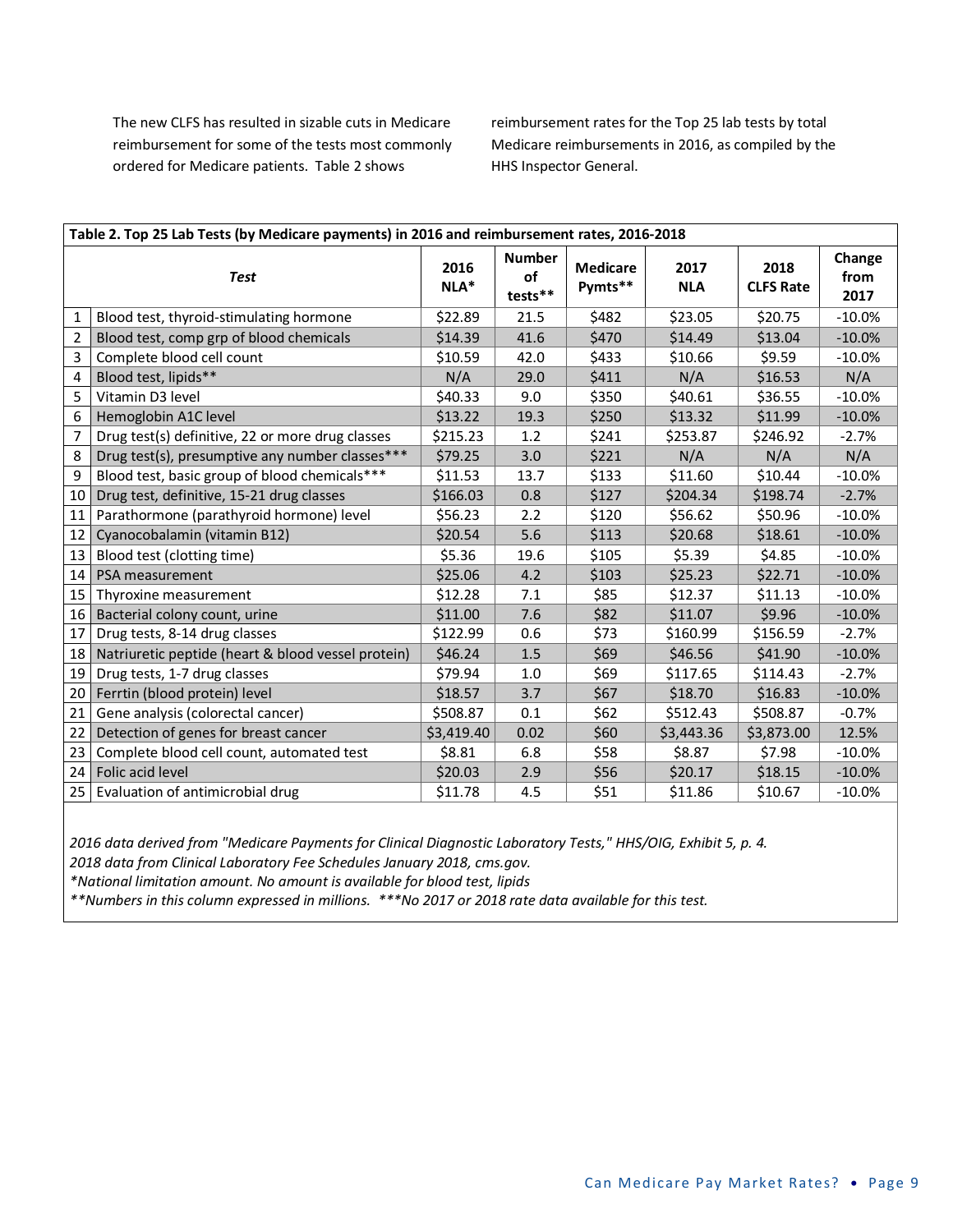These 25 tests collectively accounted for \$4.29 billion in Medicare outlays in 2016, or 63 percent of Medicare spending on lab tests in that year. $54$  As the chart shows, Medicare reimbursement for 17 of the 23 tests for which complete data are available declined between 2016 and 2018 by 10 percent. Reimbursement rates rose for just one test (detection of genes for breast cancer).

It is important to note that PAMA limits cuts in 2018, 2019, and 2020 to 10 percent from the prior year's rate, even if the volume-related median private payor reimbursement rate is more than 10 percent below the 2017 CLFS rate.<sup>55</sup> Reimbursement will drop again for

the 17 tests whose reimbursement fell by 10 percent in 2018.

Cuts for those tests are consequently not one-time events. The 10 percent cap on cuts that will be in effect for 2018-2020 slows their implementation, but it does not reduce them. Table 3, using data from the HHS/OIG study and a study prepared by the National Independent Laboratory Association (NILA), illustrates how the cuts, when completely phased in, will affect Medicare reimbursement for selected commonly performed tests.

|                             | 201656                       |                       |                               | Fully Phased In Cuts <sup>57</sup> |                      |
|-----------------------------|------------------------------|-----------------------|-------------------------------|------------------------------------|----------------------|
| Test*                       | <b>Medicare</b><br>Payment** | Number of<br>tests*** | <b>Medicare</b><br>Outlays*** | <b>Medicare</b><br>Payment         | Percent<br>reduction |
| Complete blood count        | \$10.59                      | 42.0                  | \$433                         | \$6.88                             | 35%                  |
| Prothrombin time            | \$5.36                       | 19.6                  | \$105                         | \$4.29                             | 20%                  |
| Hemoglobin A1C              | \$13.22                      | 19.3                  | \$250                         | \$8.50                             | 36%                  |
| Lipid panel                 | \$18.41                      | 29.0                  | \$411                         | \$11.23                            | 39%                  |
| Assay of ferritin           | \$18.57                      | 3.7                   | \$67                          | \$12.13                            | 35%                  |
| Urine bacterial culture     | \$11.00                      | 7.6                   | \$82                          | \$7.19                             | 35%                  |
| Vitamin D                   | \$40.33                      | 9.0                   | \$350                         | \$26.37                            | 35%                  |
| Thyroid-stimulating hormone | \$22.89                      | 21.5                  | \$482                         | \$14.87                            | 35%                  |
| Basic metabolic panel       | \$11.52                      | 13.7                  | \$133                         | \$8.06                             | 30%                  |

*\*Procedure code shown in parenthesis. \*\*All Medicare payments are NLA, except lipid panel*

*\*\*\*Data expressed in millions.*

<sup>54 &</sup>quot;Medicare Payments for Clinical Diagnostic Laboratory Tests," HHS OIG, summary sheet and Exhibit 5, p. 4.

<sup>55</sup> 1834A(b)(3)(B).

<sup>56</sup> "Medicare Payment for Clinical Diagnostic Lab Tests," HHS-OIG, Exhibit 5, p. 4.

<sup>57 &</sup>quot;The Protecting Access to Medicare Act Jeopardizes the Nation's Community and Regional Independent Clinical Laboratory Infrastructure," National Independent Laboratory Association (NILA), Table 1, p. 3. Because of the limitation on annual cuts in payments for tests, cuts for most tests will not fully phase in until after 2020. https://www.nila-usa.org/images/nila/PAMA%20Key%20Informant%20Summary\_FINAL.pdf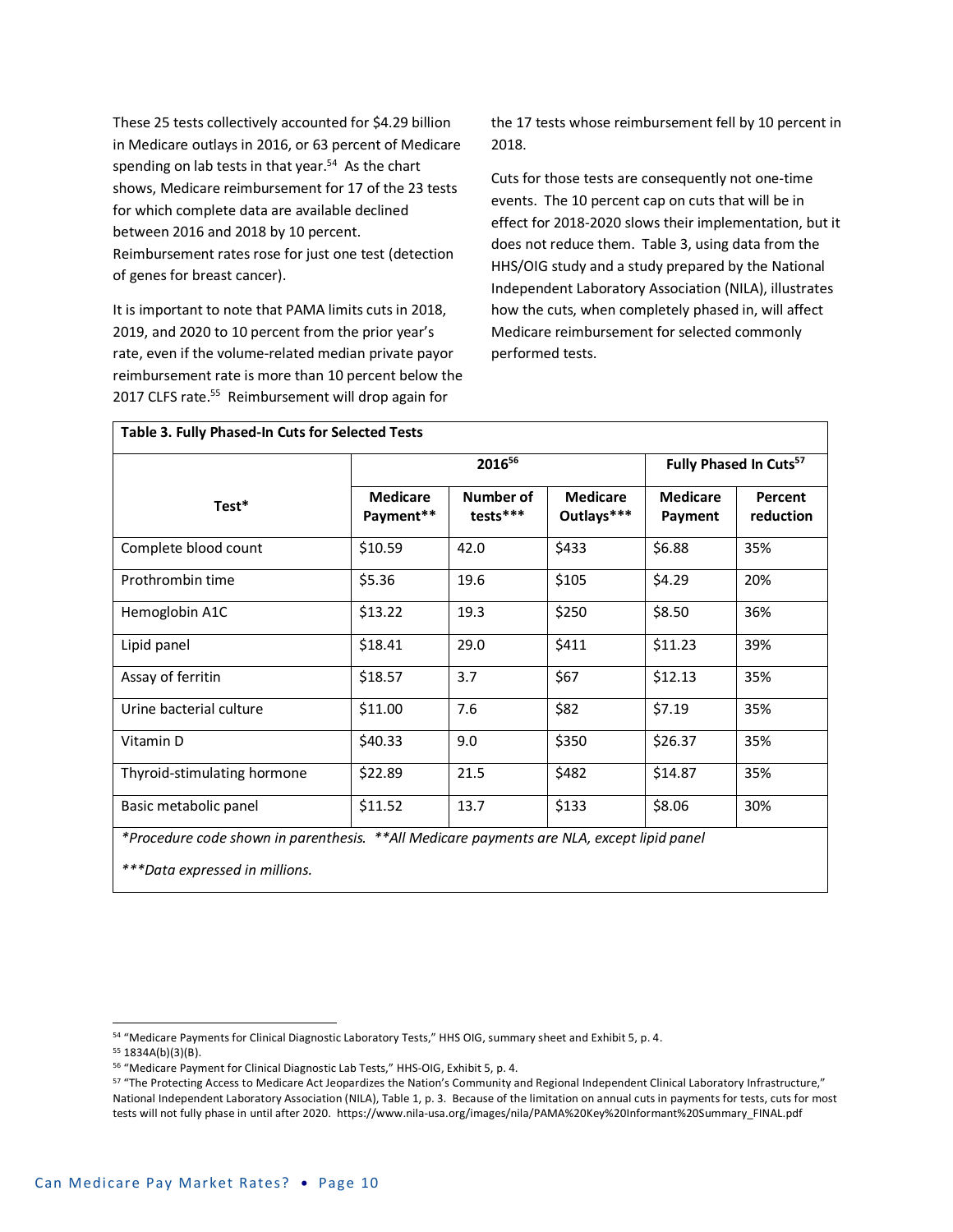The NILA study predicts that cuts of this magnitude will "have extreme consequences for community and regional clinical laboratories," effects the organization believes will impact services for beneficiaries, "especially those in small and rural communities, and those who receive home health care or reside in assisted living or skilled nursing facilities."58

NILA based those conclusions on interviews with "key informant laboratories," independent facilities that operate on a community, state or regional level. The respondents said that they might take a range of actions in response to the cuts, including reducing workforces, limiting services and, in some cases, shuttering operations.59

While such dire predictions are impossible to verify, the cuts appear to be running deeper than CMS itself expected. In the preamble to its June 2016 rulemaking, the agency estimated that the new payment system would reduce Medicare spending on laboratory tests by \$390 million, a 5.6 percent cut from estimated baseline spending of \$7 billion. $60$  By September 2017, CMS had revised its estimate to \$670 million, a figure that is 72 percent higher than its estimate of 15 months earlier.<sup>61</sup> That would amount to a reduction in reimbursements of nearly 10 percent in 2018 alone, a level sufficient to disrupt markets, particularly when subsequent rounds of reductions follow in 2019 and 2020 for many commonly used tests.

CMS nevertheless believes it is faithfully administering a statute that requires it to establish a fee system for lab services based on rates paid for those services by private insurers. While acknowledging that its approach is not a "perfect proxy for private payor rate data, it reflects the type of private payor rates that will

1

- <sup>64</sup> Ibid, p. 41051. <sup>65</sup> 81 FR 41050.
- 

be reported as applicable information by applicable laboratories."<sup>62</sup>

The point at issue, of course, is whether the agency should have more expansively defined applicable laboratories and collected information from a broader swath of the marketplace.

The agency maintains that requiring additional entities to report "may not be likely to change payment amounts, irrespective of how many additional smaller laboratories are required to report."<sup>63</sup> CMS says that despite exempting so many entities, it will capture "approximately 92 percent of CLFS spending on physician office laboratories and approximately 99 percent of CLFS spending on independent laboratories."64

CMS could arguably refine its methodology by weighting the data it collects by market share. Under such a methodology, price information from independent labs would be weighted at 55 percent, physician labs at 18 percent and hospital labs at 26 percent (see Table 1). CMS, however, does not believe that it should attempt to "achieve the ratio of physician office laboratories, independent laboratories and hospital-based laboratories."65

Despite widespread criticism from the industry and a lawsuit alleging that it has not faithfully implemented the statute, CMS believes that it has devised a reimbursement system that accurately captures market prices.

Its exclusion of most clinical laboratories from datareporting requirements, in the agency's estimation, is a feature, not a bug: It exempts thousands of laboratories from a burdensome process, while yielding information sufficient to construct a

<sup>58</sup> "The Protecting Access to Medicare Act Jeopardizes," NILA, p. 4.

<sup>59</sup> Ibid, pp. 7-8. <sup>60</sup> 81 FR 41092.

<sup>&</sup>lt;sup>61</sup> "Summary of Data Reporting for the Medicare CLFS," p. 1.

<sup>62</sup> 81 FR 41049.

<sup>63</sup> Ibid.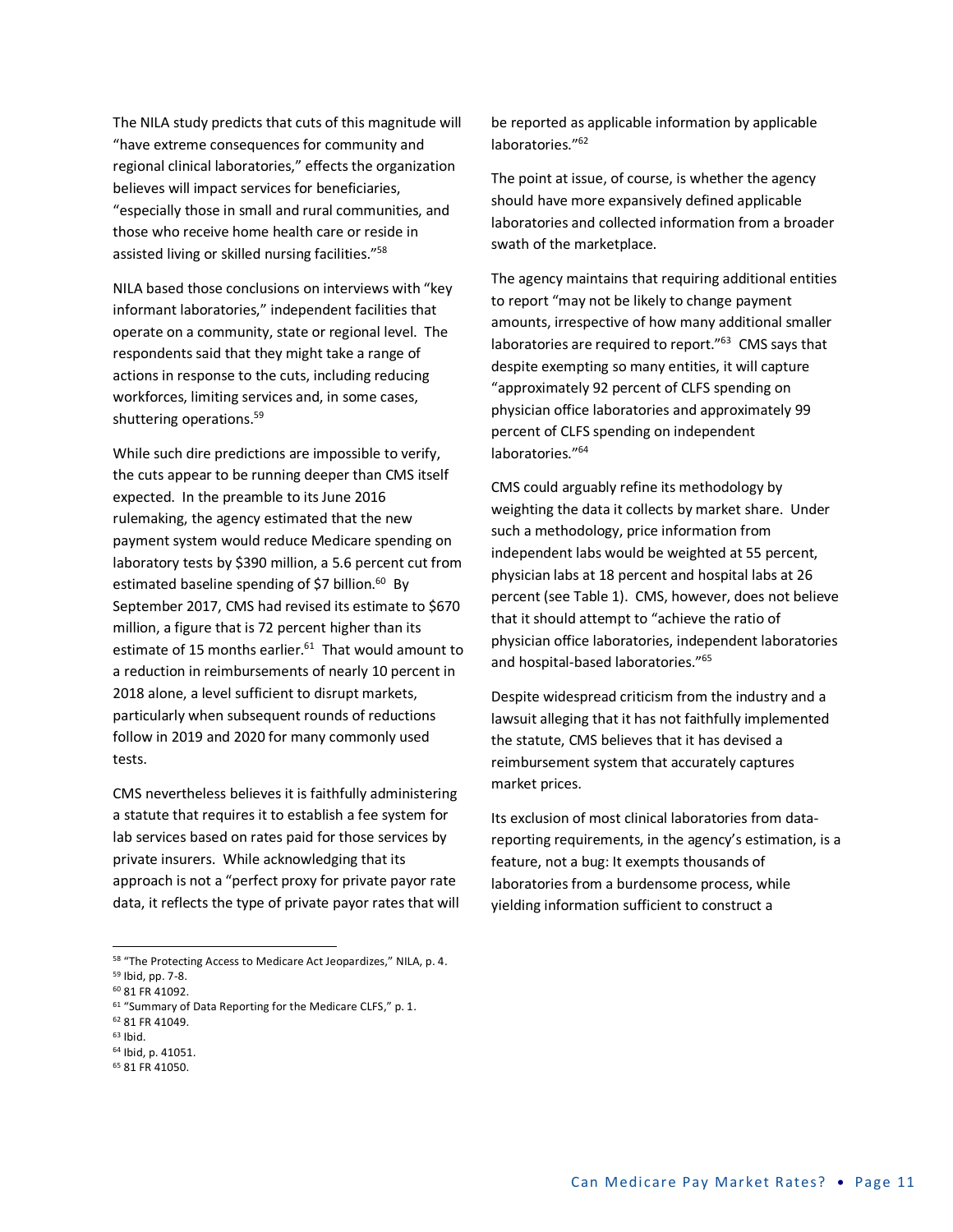reimbursement scheme for laboratory services that mirrors rates negotiated by private payors.

CMS's sanguinity notwithstanding, its methodology for ascertaining market rates gleans a disproportionate share of its data from a unique and homogenous sector of a large and diverse market, producing a reimbursement system that, contrary to statutory intent, does not reflect the amounts private payors pay in the broader marketplace.

## **A Case Study of Market-Based Medicare Reimbursement Rates: ASP+6**

Medicare is a jumble of overlapping and sometimes conflicting payment systems. MedPAC, Congress's advisory arm for Medicare policy, has published no fewer than 20 papers in its "Payment Basics" series.<sup>66</sup> The series attempts to describe the different methodologies Medicare uses to reimburse for medical goods and services. It includes descriptions of Medicare reimbursement for ambulance services, critical access hospitals, accountable care organizations, Medicare Advantage plans, durable medical equipment, outpatient dialysis services, and drugs paid for under Part B.

Each of these reimbursement systems has its own pedigree. Some, such as the CLFS that PAMA replaces and the hospital inpatient prospective payment system, trace their origins to the 1980s. Others, such as competitive bidding for certain durable medical equipment, sprang into existence in the previous decade. There are methodologies, such as the inpatient facility services payment system, that apply to a very specific set of providers. There are others, such as the Medicare Advantage program, that don't deal with providers at all, but with private insurance

companies. Then there are accountable care organizations, in which the government overlays legacy payment methodologies with incentives for participating organizations to provide care at less cost to the federal government.

Their evident differences aside, all of these systems aim to reduce Medicare spending without compromising quality, although dispositive evidence that any of them has achieved either goal is difficult to find. Nevertheless, they all persist, usually encrusted with layers of revisions, some temporary and others longer lasting, many added to hit an ephemeral deficit reduction target or to presumably offset the costs of increasing Medicare payments to some other industry segment.

The 30-year evolution of Medicare CLFS typifies how Medicare reimbursement arrangements are established and applied. Created in 1984, the program has been repeatedly changed over the years.<sup>67</sup> Congress has amended the program at least a dozen times (not counting overall changes to Medicare reimbursement that affected payments for clinical diagnostic laboratory tests), sometimes making technical changes, at other times modifying reimbursements to reduce Medicare spending.<sup>68</sup> The result is a 2,700 word subsection of the Social Security Act (now effectively a dead letter), elucidated (or obscured) by a sprawl of regulations, subregulatory guidance and other products of the bureaucratic enterprise.

Beneath this inscrutable superstructure lies a presumption of the Congress that laid its foundation: Medicare should pay market prices for clinical diagnostic laboratory tests. In 1984, Congress believed

<sup>66</sup> http://medpac.gov/-documents-/payment-basics

<sup>67</sup> Section 2303(d) of the Deficit Reduction Act of 1984, PL 98-369.

<sup>68</sup> PL 99-272, PL 99-509, PL 100-203, PL 100-360, PL 100-647, PL 101-239, PL 101-509, PL 103-66, PL 103-432, PL 105-33, PL 106-554, PL 113-93. This list represents the author's best efforts to chronicle amendments to the program. In addition, Congress has ordered up demonstration projects, HHS reports and GAO studies of various aspects of the program.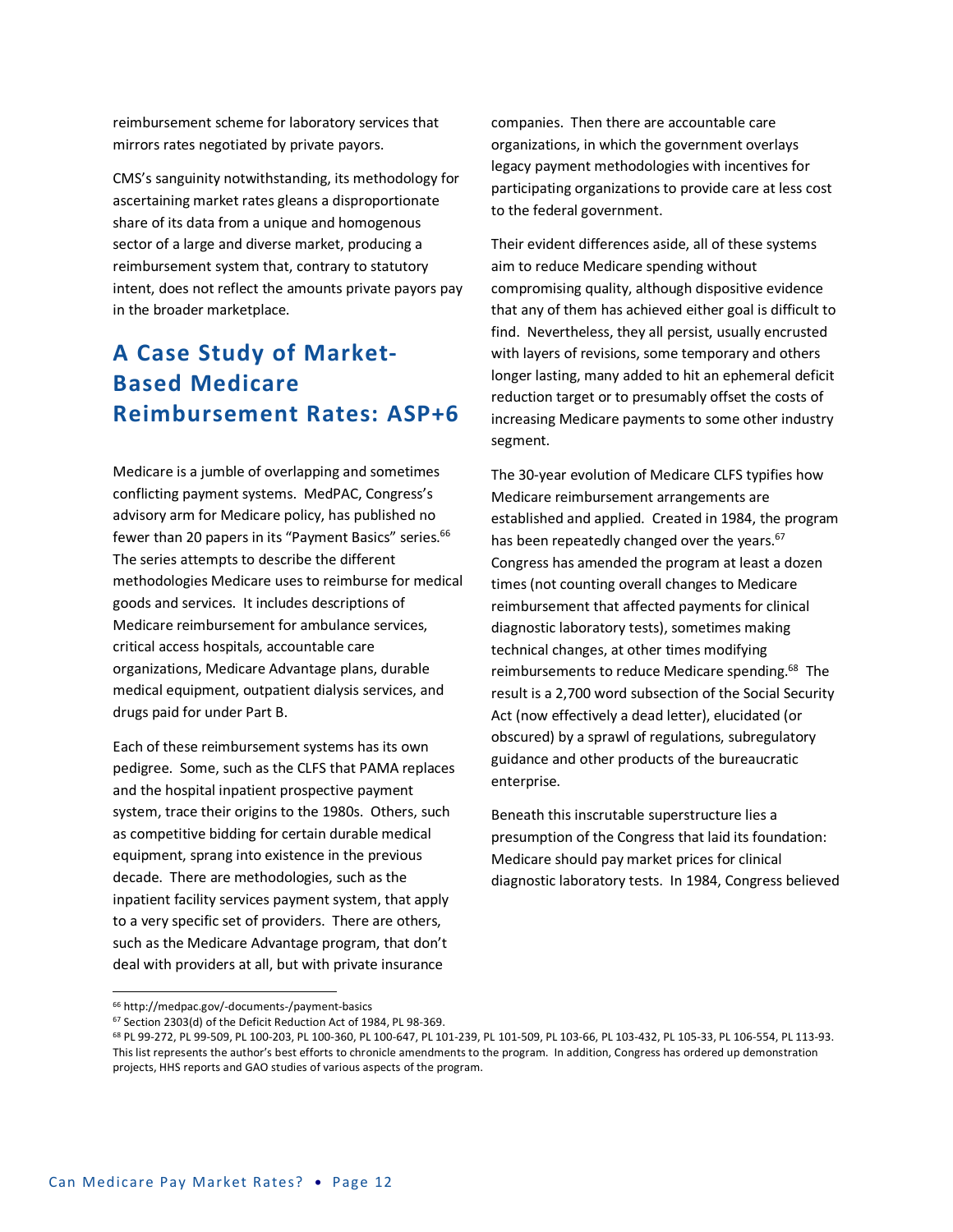that 56 Medicare carriers could divine those prices within their respective domains.<sup>69</sup>

In 2014, Congress voted to scrap this oft-revised methodology, in part to offset the costs of temporarily preventing a cut in Medicare payments to physicians. This new method of constructing the CLFS relies on the laboratories themselves to report market data but seeks the same end as its predecessor: to base Medicare reimbursement on market prices (in this case defined as the amount private insurers pay to "applicable laborator[ies]").

That is a tricky proposition, since Medicare is the largest financing source for these services. Commercial rates are almost certainly more influenced by Medicare rates than the other way around. Moreover, as we have seen, the new system imposes enormous paperwork burdens on laboratories, leading the agency to exempt all but a small segment of the industry from the reporting requirements.

The methodology PAMA devised to tie Medicare spending to "market prices" is in some ways analogous to the system Congress established for physicianadministered drugs. While most prescription medications are covered under Medicare Part D, drugs that are "not usually self-administered by the patient" are covered under Medicare Part B.<sup>70</sup> These drugs are ordinarily administered through injection or infusion.<sup>71</sup> They include cancer therapies and treatments for macular degeneration and rheumatoid arthritis. Physician practices and hospital outpatient departments generally acquire and store the drugs and then administer them to patients. Medicare

reimburses physicians (and, with respect to certain Part B drugs, hospital outpatient departments) separately for the drugs and for their administration.<sup>72</sup>

For a number of years, Medicare paid for the drugs at "average wholesale price." That label is misleading, since it did not reflect an average price paid by wholesalers. Instead, it was more akin to a list price, which no one actually paid.<sup>73</sup> Manufacturers listed their products' AWP in industry publications. Because Medicare reimbursed doctors at a rate of 95 percent of AWP, the system provided a perverse incentive for drugmakers to inflate their AWP, allowing doctors to pocket the difference between the AWP-based Medicare reimbursement and their actual acquisition cost. Between 1997, when Congress adopted the AWP-5 standard, and 2003, Part B drug spending increased from \$2.8 billion to \$10.3 billion, or around 25 percent per year.74

In 2003, Congress enacted the Medicare Modernization Act, which established a new methodology for Medicare reimbursement for physician-administered drugs.75 Under the new payment system, manufacturers of drugs that provide Medicaid rebates are required to report quarterly on the average volume-weighted sales price of their drugs covered under Medicare Part B, net of discounts, rebates and other price concessions.76 In addition to costs associated with administering the drugs to patients, Medicare pays physicians who injected or

 $69$  Congress soon overlaid the system with national limitation amounts that largely pre-empted carrier-established reimbursement for most commonly-ordered tests.

<sup>70</sup> 1861(s)(2) of the Social Security Act.

<sup>71 &</sup>quot;Part B Drugs Payment Systems," MedPAC, October 2017, p. 1. Other drugs also are covered under Part B. These include oral anticancer drugs and oral antiemetic drugs, inhalation drugs administered by durable medical equipment covered by Part B, home infusion drugs and clotting factor.

 $72$  Payments for these drugs in hospital outpatient settings are generally subsumed in the prospective payment rates, although CMS does permit hospitals to bill separately for some drugs.

 $73$  As was commonly observed at the time, AWP stands for "ain't what's paid."

<sup>74</sup> Angela Boothe, "Primer: Part B Drug Payment System," American Action Forum, January 21, 2015.

https://americanactionforum.org/research/primer-medicare-part-b-drug-payment-system/

<sup>75</sup> Section 303(c) of PL 108-173. https://gpo.gov/fdsys/pkg/PLAW-108publ173/pdf/PLAW-108publ173.pdf <sup>76</sup> 1847A(c).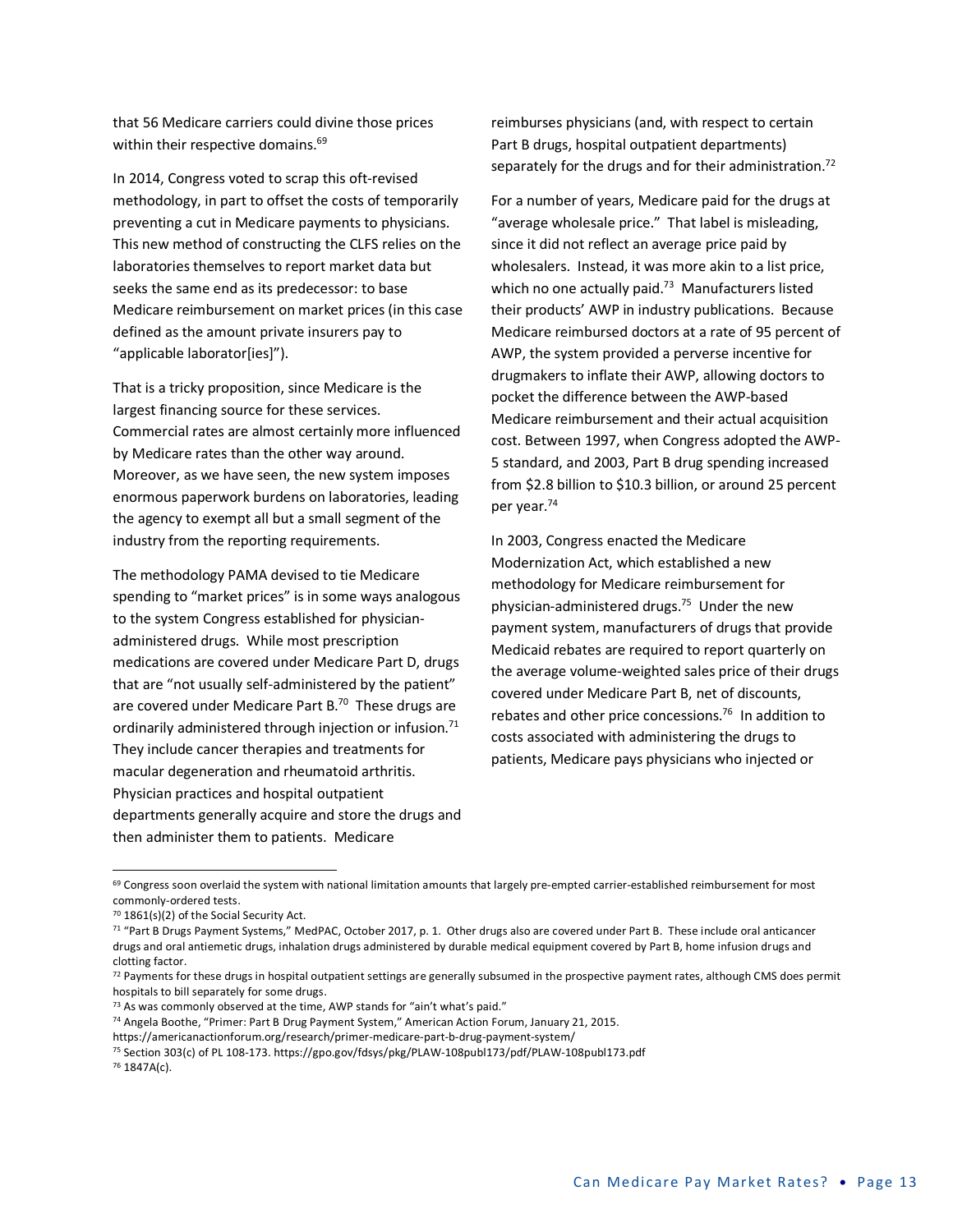infused these drugs at the average sales price plus six percentage points (ASP+6).77

The ASP+6 methodology reduced the growth in Part B Medicare spending in the first years of its implementation. After declining by eight percent in the first year (2005), Medicare spending on Part B drugs grew at an average annual rate of four percent.<sup>78</sup> That trend, however, did not hold. Medicare spending on Part B drugs increased from \$18.1 billion in 2012 to \$25.7 billion in 2016, an average annual increase of just over ten percent.<sup>79</sup>

MedPAC has recommended that Congress reduce the ASP add-on and establish a parallel system—known as a Drug Value Program—in which Medicare would contract with a small number of private vendors to negotiate prices for Part B products.80 That is not to suggest that the program has been unsuccessful, much less that it was worse than the methodology it supplanted. It is merely to say that even reimbursement systems based on comprehensive information about market prices, such as other methodologies to rein in Medicare spending, have generally ended in disappointment.

The ASP+6 program holds some lessons for the new CLFS. Table 4 compares and contrasts the two programs.

| <b>Table 4. Comparison of Medicare</b><br><b>Reimbursement for Part B Drugs and CDLTs</b> |                                                                             |                                                                                                                                                     |  |  |
|-------------------------------------------------------------------------------------------|-----------------------------------------------------------------------------|-----------------------------------------------------------------------------------------------------------------------------------------------------|--|--|
|                                                                                           | Part B Drugs <sup>81</sup>                                                  | CDLT <sub>S82</sub>                                                                                                                                 |  |  |
| Number of<br>products/tests                                                               | < 500                                                                       | 1300+                                                                                                                                               |  |  |
| Diversity of<br>products                                                                  | Physician-<br>administered<br>drugs and<br>biologics                        | Broad range<br>from simple<br>tests to complex<br>genetic analyses                                                                                  |  |  |
| Diversity of<br>providers                                                                 | Physician<br>specialty offices<br>and hospital<br>outpatient<br>departments | Independent<br>labs, including<br>chains and<br>local/regional<br>operators,<br>hospital<br>outreach labs,<br>dialysis facilities,<br>nursing homes |  |  |
| Reporting entity                                                                          | Manufacturer                                                                | "Applicable labs"                                                                                                                                   |  |  |
| Proportion of<br>entities<br>reporting                                                    | AII<br>manufacturers<br>that participate<br>in Medicaid<br>rebates          | Small<br>percentage of<br>labs                                                                                                                      |  |  |
| Frequency of<br>reports                                                                   | Every 3 months                                                              |                                                                                                                                                     |  |  |

Although both programs seek to base Medicare reimbursement on actual prices paid in the private market, net of rebates, discounts and other price concessions, there are sharp contrasts between the

79 Author's calculation using CMS Medicare Part B Spending Dashboard. https://cms.gov/Research-Statistics-Data-and-Systems/Statistics-Trends-and-Reports/Information-on-Prescription-Drugs/MedicarePartB.html Ironically, the ASP+6 methodology shares some of the flaws of the AWP system that it replaced. Since the 6 percent add-on payment is based on the price of the drug, the more expensive the drug, the greater the add-on payment, creating an inducement for physicians to order up more expensive medications.

 $<sup>77</sup>$  1847A(b)(1). The six percentage point add-on is intended to reimburse physician practices of the additional costs of mixing and storing of</sup> these drugs and also to take into account the fact that some practices will face acquisition costs that exceed the average sales price. <sup>78</sup> Boothe, "Primer: Part B Drug Payment System," p. 2.

<sup>80</sup> Report to the Congress: Medicare and the Health Care Delivery System, MedPAC, June 2017, Chapter 2. http://medpac.gov/docs/defaultsource/reports/jun17\_reporttocongress\_sec.pdf It is worth noting that the Medicare statute already establishes a program for entities to competitively bid for such products (see section 1847B of the Social Security Act). https://ssa.gov/OP\_Home/ssact/title18/1847B.htm The program has been moribund for some time, although HHS Secretary Alex Azar in May 2018 announced plans to revive it as part of the administration's efforts to reduce drug prices. Mike Staniewicz, "Alex Azar to Resurrect Medicare Part B Price Bidding Program," Fierce HealthCare, May 14, 2018. https://fiercehealthcare.com/payer/azar-to-resurrect-medicare-part-b-price-bidding-program Moreover, the Center for Medicare and Medicaid Innovation proposed a nationwide demonstration project that would have changed the way the payment system functioned throughout most of the country. CMMI ultimately abandoned the project before it was launched. See Doug Badger, "Resetting the Scoreboard: Why CBO Should Abandon Its Flawed Analysis of the Center for Medicare and Medicaid Innovation," National Taxpayers Union, February 2018. https://ntu.org/library/doclib/Why-CBO-Should-Abandon-Its-Flawed-Analysis-of-the.pdf

 $81$  Number of products is derived from the CMS Medicare Part B spending dashboard.

<sup>82</sup> Number of Clinical Diagnostic Laboratory Tests (CDLT): 81 FR 41093.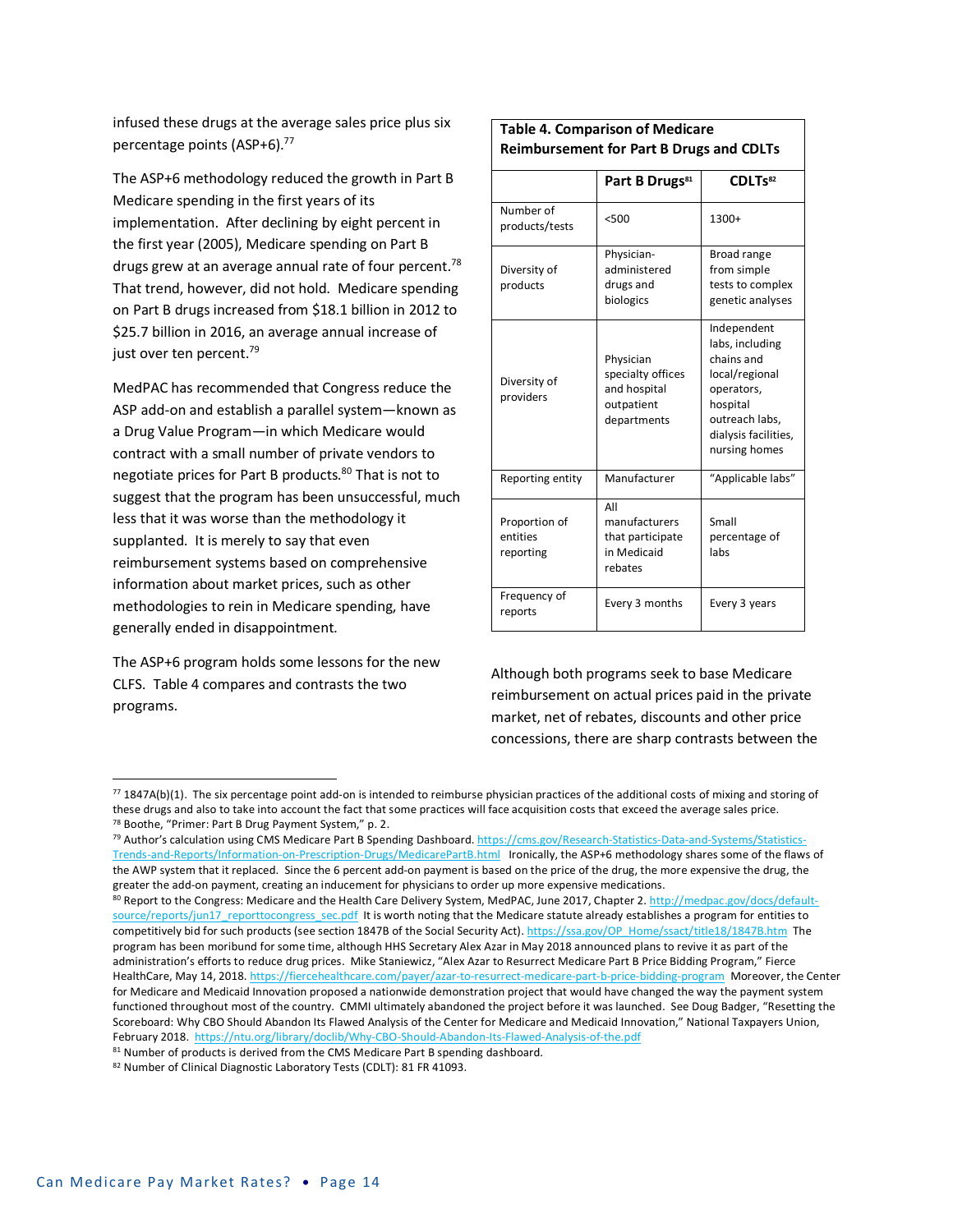two programs. These contrasts raise questions about the feasibility of the new CLFS and its capacity to capture market prices.

First, there are challenges of scale. The ASP methodology captures acquisition costs for physicians and hospital outpatient departments for around 500 drugs that they administer to their Medicare patients. By contrast, CMS has established more than 1,300 HCPCS codes for the CLFS.

Second, the ASP program deals with a relatively homogeneous group of medical specialists who inject or infuse medications generally in their own facilities or hospital outpatient departments. Lab tests, by contrast, are administered to 28 million beneficiaries at more than 58,000 labs that submit Medicare claims.83

A third crucial distinction is the reporting entity. A manufacturer reporting average sales price is wellpositioned to know the amount it charges for a product, as well as the value of price concessions it has made for that product. A laboratory, as CMS acknowledges, faces an administrative challenge in sorting out how much different insurers pay them for different tests and the volume of those claims.

Fourth, as discussed above, the CLFS is based on information reported by a very small proportion of laboratories. Since almost all manufacturers participate in the Medicaid rebate program, reporting of ASP data is nearly universal.<sup>84</sup>

Finally, ASP is reported quarterly, while the CLFS will be updated every three years. Market prices can fluctuate frequently. While some complain about the lag in updating ASP (quarterly prices are not reported until two months after the quarter closes), those updates occur 12 times as frequently as has been proposed for the CLFS. Such lags introduce a high level of imprecision into the CLFS prices.

1

In sum, while the ASP+6 program is hardly perfect, its methodology inarguably captures data that broadly represents prices actually paid in the marketplace. Timely, near-universal reporting by manufacturers provides information that is far superior to that on which the CLFS is based. To the extent it offers any lessons at all, the Medicare Part B drug methodology teaches that a market-based reimbursement system requires timely reporting of information by virtually all relevant entities.

## **Conclusion**

CMS faces a daunting task in implementing a CLFS based on market prices. Medicare reimburses tens of thousands of laboratories for hundreds of millions of tests for nearly 30 million beneficiaries every year. The agency must collect information on rates negotiated by numerous insurers for a vast and diverse array of products. In constructing such a system, the agency sought to balance fidelity to the statute with pragmatic concerns about imposing burdens on private entities.

It should be noted that the statute nowhere requires CMS to achieve such balance. Aside from allowing the agency to set "low volume" and "low expenditure" thresholds, it directs the agency to establish and administer a CLFS that closely tracks volume-weighted median prices across a broad and diverse spectrum of clinical laboratories.

The system CMS has established writes too many entities out of the definition of "applicable laborator[ies]" and constructs a system that places excessive weight on rates private insurers pay to large, publicly traded chains of clinical laboratories. In relieving most laboratories of the reporting burden, it imposed a more onerous burden: accepting Medicare reimbursement levels that may not reflect the rates they receive from private payors.

<sup>83 &</sup>quot;Medicare Payments for Clinical Diagnostic Laboratory Tests," HHS/OIG, p. 2.

<sup>84</sup> MedPAC has proposed that Congress make reporting universal by placing the requirement on all manufacturers, irrespective of their participation in the Medicaid rebate program. Report to the Congress: Medicare and the Health Care Delivery System, MedPAC, June 2017, Chapter 2.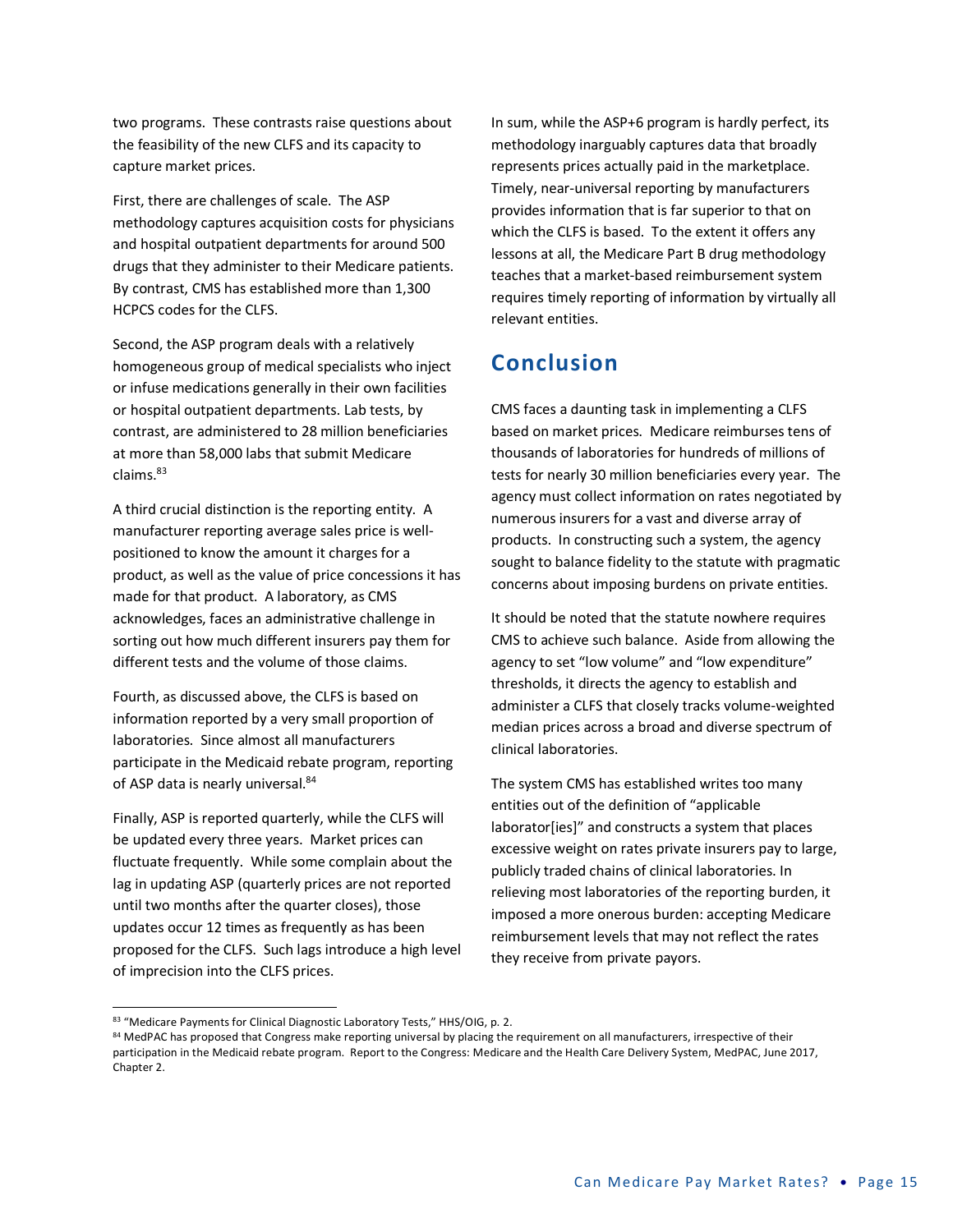The CMS effort to strike a balance produced an unbalanced reimbursement system. The system should be rebalanced. There are a number of possible policy paths, some that can be pursued administratively, others that may require congressional action.

CMS could arguably retain its current reporting system but weight the data it collects to reflect the relative market shares of the reporting entities.<sup>85</sup> Or it could rethink its decision to exempt most labs from the definition of "applicable laboratory." In its Calendar Year 2019 proposed revisions to the Physician Fee Schedule and other Part B provisions, CMS has proposed a modest change to its CLFS methodology for determining whether a lab meets the majority of Medicare revenue criterion.<sup>86</sup> It also has solicited public comment on whether it should halve or double the low expenditure threshold. $87$  Halving it would increase the number of independent labs and physician labs that are required to report data. Doubling it would, of course, have the opposite effect.

CMS also has sought comment on whether hospital labs should be required to use a different form to report information used to determine whether they meet the majority of Medicare revenues criterion.<sup>88</sup> The agency believes that "all hospital outreach laboratories would meet the majority of Medicare

revenues threshold" under this system, exempting only those whose revenues fall below the revenue threshold from reporting requirements.<sup>89</sup>

Congress could also seek alternative ways to collect data on private payor reimbursement. Surveying a representative sample of clinical laboratories would be one such option. CMS operates such a system to determine community pharmacy drug acquisition costs, as well as prices consumers pay at drug store counters.90 The National Average Retail Price (NARP) consists of "a statistically weighted average of three types of consumers: cash-paying customers, commercial third-party insurance consumers, and Medicaid consumers."91 An analogous system for laboratory tests would produce a reimbursement schedule that better reflects prices paid in the marketplace than does the CLFS. By requiring only a representative sample of labs to report, such a system would yield more accurate data, while limiting the reporting burden to labs that are part of the sample

It could be argued that Congress's real intention was not to base reimbursement for lab services on market rates, but to reduce Medicare spending. The new CLFS appears to be exceeding expectations on cutting spending on this tiny slice of the Medicare program. Reducing that spending is an important and, in the

<sup>85</sup> Legal questions may arise whether such weighting is consistent with the requirement in in 1834A(b)(2) to "calculate a weighted median for [each] test." The statute is highly prescriptive on this point. On the other hand, the statute nowhere contemplates a system that excludes the overwhelming majority of clinical labs from the definition of "applicable laboratory." If the agency asserts the authority to do this, it could just as legitimately (or illegitimately, depending on your view of *ACLA v. Azar*) weight the data it collects to reflect market share.

<sup>86</sup> The agency has proposed to revise its computation of whether a lab receives the majority of its Medicare reimbursement from the CLFS or the physician fee schedule by removing reimbursements from Medicare Advantage plans from the denominator. See pp. 405ff of the proposed rule. https://s3.amazonaws.com/public-inspection.federalregister.gov/2018-14985.pdf The rule is scheduled for *Federal Register* publication on July 27, 2018 and will be available at: https://federalregister.gov/documents/2018/07/27/2018-14985/medicare-program-revisions-topayment-policies-under-the-physician-fee-schedule-and-other-revisions

<sup>87</sup> Ibid., pp. 420ff.

<sup>88</sup> Ibid, pp. 414ff. The form hospital labs would be required to use is known as the CMS-1450 bill type 14x.

<sup>89</sup> CMS says that would be "inconsistent with the statute." Ibid, p. 417. CMS believes "the statute intended to limit reporting primarily to independent laboratories and physician offices" – that is, to by and large exclude hospital outreach labs from the definition of "applicable laboratories." Ibid., p. 412, which cross-references 81 FR 41041-41051. If the intent of the statute is to align Medicare reimbursement with that of private payors, it would be unusual indeed to exclude 26 percent of the clinical laboratory market from reporting data on private payor reimbursement.

<sup>90</sup> "Methodology for Calculating the National Average Drug Acquisition Cost (NADAC) for Medicaid Covered Outpatient Drugs," CMS, November 2013, p. 4. https://medicaid.gov/medicaid-chip-program-information/by-topics/prescription-drugs/ful-nadac-

downloads/nadacmethodology.pdf The survey is mandated by section 1927(f) of the Social Security Act. https://ssa.gov/OP\_Home/ssact/title19/1927.htm

<sup>91</sup> Ibid, p. 4.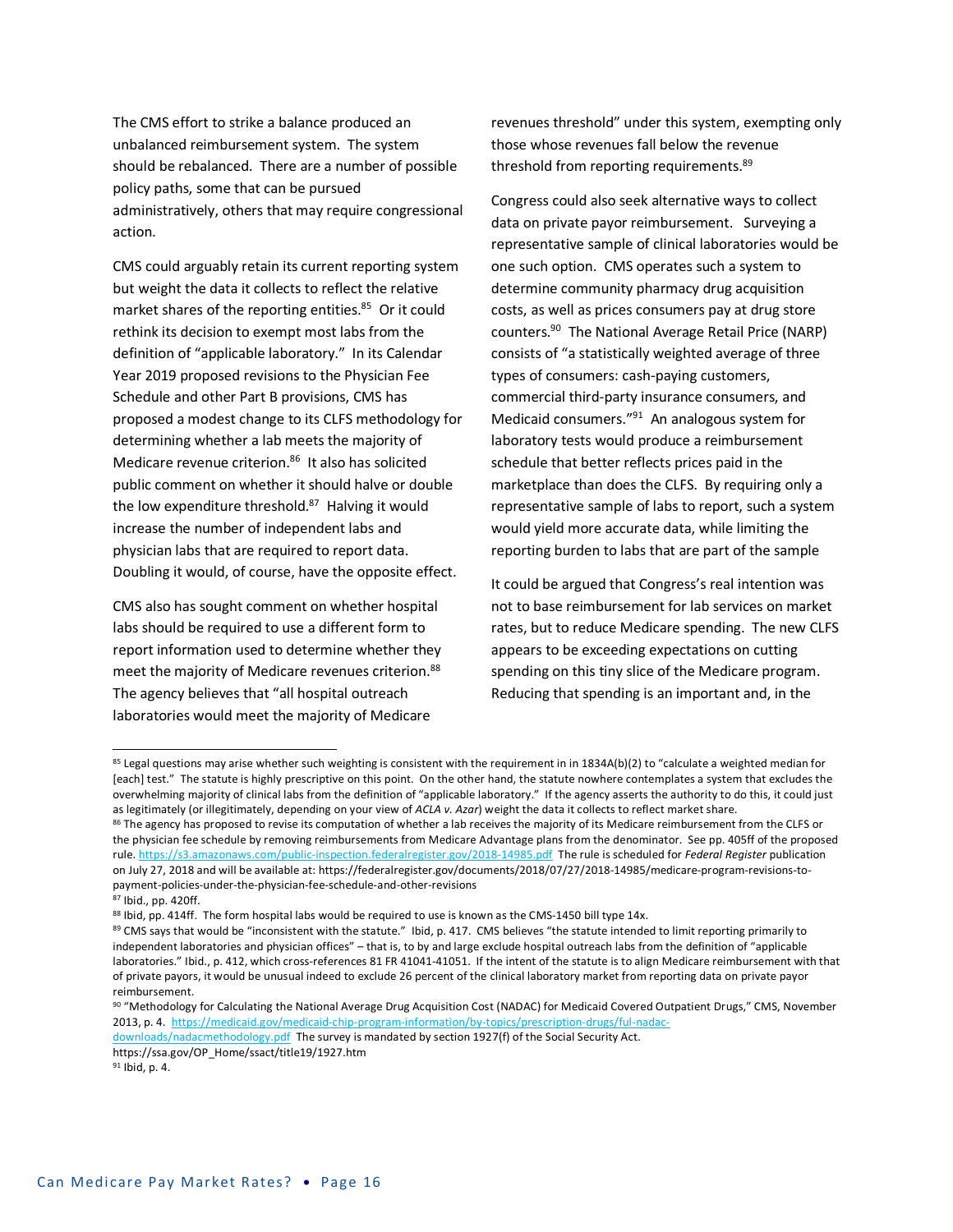opinion of the Medicare trustees, necessary undertaking.

*\_\_\_\_\_\_\_\_\_\_\_\_\_\_\_\_\_\_\_\_\_\_\_\_*

But if that is all Congress wanted to do, it would not have needed to establish a new, radically different payment system. The statute plainly envisions a

system that shadows prices paid by private insurers for lab tests in a complex and variegated marketplace.

That is an elusive goal under any circumstances. A methodology based on a limited and skewed method of data collection does not achieve it.

*Doug Badger, a senior fellow at the Galen Institute, previously served as a senior adviser in the U.S. Senate and White House.*